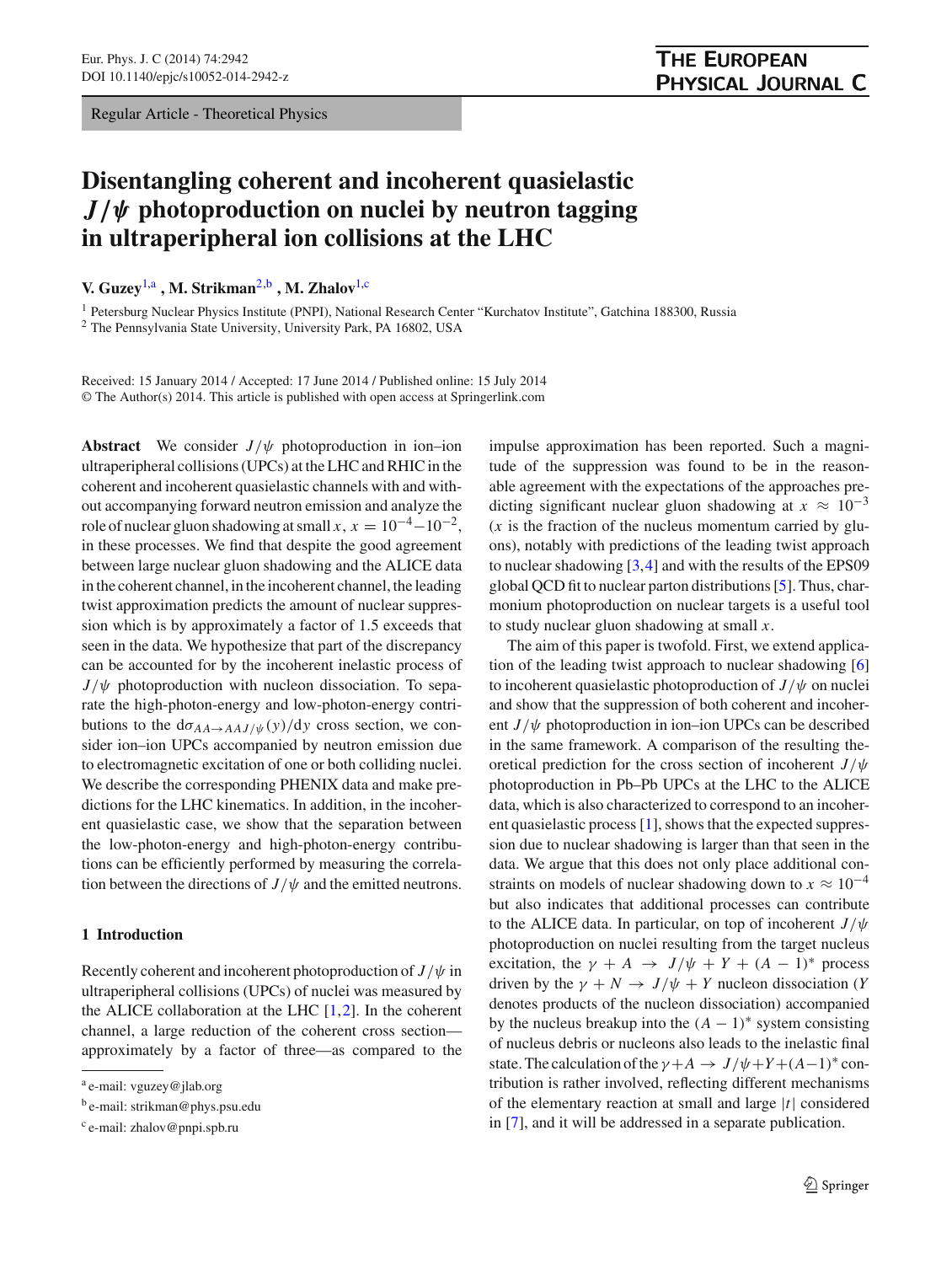Second, we discuss specifics of and make predictions for coherent and incoherent charmonium production in nucleus– nucleus UPCs accompanied by forward neutron emission which can be studied at the LHC with the ALICE, CMS, and ATLAS detectors equipped by zero degree calorimeters (ZDC). The following channels can be studied: (i) one of the nuclei emits at least one neutron while its partner does not—(0nXn); (ii) both nuclei emit neutrons in opposite directions—(XnXn), (iii) neither of the nuclei emits neutrons—(0n0n). We show that selection of a specific channel can strongly influence the ratio of the cross sections of incoherent to coherent  $J/\psi$  photoproduction in Pb–Pb UPCs at the LHC. In particular, we argue that the study of incoherent production of charmonium in ion–ion UPCs with the nucleus breakup allows one to separate the low-photonenergy and high-photon-energy contributions to nuclear *J*/ψ photoproduction and, hence, to provide additional information on the dynamics of nuclear shadowing of the gluon distribution in nuclei which is complementary to that obtained from coherent onium production.

This paper is organized as follows. In Sect. [2,](#page-1-0) we discuss the suppression of the coherent and incoherent nuclear  $J/\psi$  photoproduction cross sections due to nuclear shadowing. We briefly recapitulate main results of the vector meson dominance and the color dipole models for these processes and present the derivation of the coherent  $\sigma_{\gamma A \to J/\psi A}$  and the incoherent  $\sigma_{\gamma A \to J/\psi A'}$  cross sections in the leading twist approximation. In Sect. [3,](#page-6-0) using the results of Sect. [2,](#page-1-0) we make predictions for the coherent and incoherent cross section of  $J/\psi$  photoproduction in ion–ion UPCs without and with neutron emission and analyze the obtained results. Section [4](#page-11-0) presents a brief summary of the obtained results.

# <span id="page-1-0"></span>**2 Nuclear gluon shadowing in coherent and incoherent** *J/ψ* **photoproduction on nuclei**

# <span id="page-1-3"></span>2.1 The coherent nuclear  $J/\psi$  photoproduction cross section

The earliest model for production of vector mesons off nuclei is the vector meson dominance model based on hadronic degrees of freedom [\[8\]](#page-12-8). In the high-energy optical limit of the Glauber model, the standard expression for the cross section of coherent  $J/\psi$  photoproduction on a nuclear target reads (see, e.g., [\[9](#page-12-9)]):

<span id="page-1-1"></span>
$$
\sigma_{\gamma A \to J/\psi A}^{\text{VMD}}(W_{\gamma p}) = \frac{\mathrm{d}\sigma_{\gamma p \to J/\psi p}(W_{\gamma p}, t=0)}{\mathrm{d}t} \left[ \frac{\sigma_{J/\psi A}^{\text{tot}}(W_{\gamma p})}{A \sigma_{J/\psi N}^{\text{tot}}(W_{\gamma p})} \right]^2 \Phi_A(t_{\text{min}}),
$$
\n(1)

where we assumed that the multiple interactions leading to the nuclear shadowing effect do not distort the shape of the transverse momentum distribution of the vector meson. In Eq. [\(1\)](#page-1-1),  $\Phi_A(t_{\text{min}}) = \int_{-\infty}^{t_{\text{min}}} dt |F_A(t)|^2$ , where  $F_A(t)$  is the nucleus form factor (its normalization is  $F_A(0) = A$ ) whose square takes into account that the nucleus remains intact in the coherent process, *t* is the four-momentum transfer squared and  $t_{\text{min}} = -M_{J/\psi}^4 m_N^2 / W_{\gamma p}^4$  is its minimal value  $(M_{J/\psi}$ and  $m_N$  are the masses of  $J/\psi$  and the nucleon, respectively);  $W_{\gamma p}$  is the photon–nucleus center-of-mass energy per nucleon;  $\sigma_{J/\psi A}^{\text{tot}}$  and  $\sigma_{J/\psi N}^{\text{tot}}$  are the total  $J/\psi$ –nucleus and  $J/\psi$ -nucleon cross sections, respectively. Note that in the first and second terms in Eq. [\(1\)](#page-1-1), the dependence on  $t_{\text{min}}$  has been safely neglected compared to the  $\Phi_A(t_{\text{min}})$ term.

In the optical limit of the Glauber model, the  $\sigma_{J/\psi A}^{tot}$  cross section is

<span id="page-1-2"></span>
$$
\sigma_{J/\psi A}^{\text{tot}}(W_{\gamma p})
$$
  
= 2 \int d^2 \mathbf{b} \left[ 1 - \exp \left\{ -\frac{\sigma\_{J/\psi N}(W\_{\gamma p}) T\_A(\mathbf{b})}{2} \right\} \right], \quad (2)

where  $T_A(\mathbf{b}) = \int d^2 \mathbf{b} \rho_A(\mathbf{b}, z)$  is the nuclear width function;  $\rho_A(\mathbf{b}, z)$  is the nuclear density. Equation [\(2\)](#page-1-2) describes successive multiple interactions of  $J/\psi$  with target nucleons, whose destructive interference results in the nuclear atten-uation (shadowing) [\[10\]](#page-13-0) of the  $J/\psi$ –nucleus cross section,  $\sigma_{J/\psi A}^{\rm tot} < A \sigma_{J/\psi N}^{\rm tot}$ .

The main issue with Eqs.  $(1)$  and  $(2)$  is what value of the elementary  $\sigma_{J/\psi N}^{\text{tot}}$  cross section to use. It has been well known for a long time that if one tries to determine  $\sigma_{J/\psi N}^{\text{tot}}$ using the vector meson dominance model and the data on the elementary  $\gamma p \rightarrow J/\psi p$  process, the obtained value of  $\sigma_{J/\psi N}^{\text{tot}}$  is small, namely,  $\sigma_{J/\psi N}^{\text{tot}}(W_{\gamma p} = 5 \,\text{GeV}) \approx 1 \text{ mb}$ and  $\sigma_{J/\psi N}^{tot}(W_{\gamma p} = 100 \,\text{GeV}) \approx 3 \text{ mb}$ ; see, e.g., [\[11](#page-13-1)]. As a result, the effect of nuclear shadowing in the  $\sigma_{\gamma A \to J/\psi A}^{\text{VMD}}$ cross section predicted using Eqs. [\(1\)](#page-1-1) and [\(2\)](#page-1-2) turns out to be small in the small- $x$  region, which contradicts the ALICE data. Also, the smallness of  $\sigma_{J/\psi N}^{tot}$  serves as an indication that in the strong interaction,  $J/\psi$  reveals properties of a small-size dipole built from a heavy quark–antiquark pair.

The simple space-time picture of heavy onium production in the vector meson dominance model is superseded by the one in high-energy QCD, where the process of charmonium photoproduction involves three stages: (i) the photon conversion into a  $q\bar{q}$  component (dipole) long before the target, (ii) the interaction of the dipole with the target, and (iii) the conversion of the  $q\bar{q}$  component into the final state vector meson. This space-time picture is properly taken into account/realized in the framework of the QCD dipole approximation [\[12](#page-13-2)[,13](#page-13-3)], where the large mass of the *c*-quark,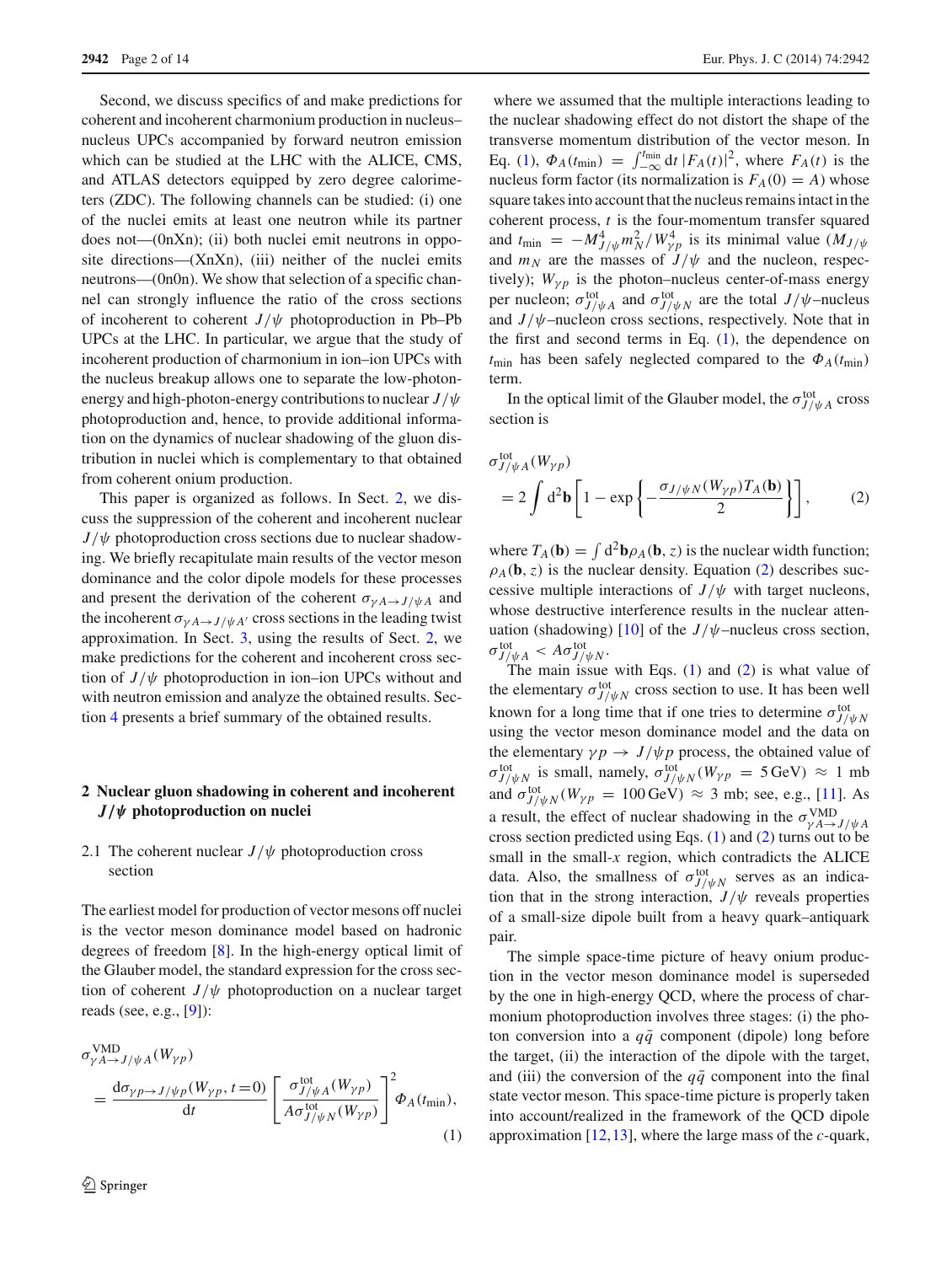<span id="page-2-2"></span>

 $m<sub>c</sub>$ , sets the hard scale in diffractive charmonium photoproduction,  $\mu^2 \sim \mathcal{O}(m_c^2)$ , and, thus, leads to the dominance of the dipoles of the small transverse size  $d_t$ ,  $d_t^2 \sim 1/\mu^2$ . The corresponding  $q\bar{q}$  dipole–target cross section reads [\[14\]](#page-13-4):

<span id="page-2-0"></span>
$$
\sigma_{q\bar{q}T}(d_t^2, x) = \frac{\pi^2}{3} d_t^2 \alpha_s(\bar{Q}^2) x G_T(x, \bar{Q}^2), \tag{3}
$$

where  $\alpha_s$  is the running strong coupling constant;  $G_T(x, \overline{Q}^2)$ is the gluon distribution in the target  $T$ , which depends on the momentum fraction  $x = M_{J/\psi}^2 / W_{\gamma p}^2$  ( $M_{J/\psi}$  is the mass of *J*/ $\psi$ ) and the hard scale squared  $\overline{Q}^2 \propto 1/d_t^2 \sim \mathcal{O}(m_c^2)$ .

In general, in the dipole approach, the  $J/\psi$  photoproduction cross section involves dipoles of different transverse sizes  $d_t$ , which corresponds to different scales  $\overline{Q}^2$  in Eq. [\(3\)](#page-2-0). However, using the leading logarithmic approximation and making simplifying assumptions as regards the gluon transverse momentum  $\tilde{k}_t$  ( $\tilde{k}_t^2 \ll \mu^2$ ) and the *J*/ $\psi$  wave function (assuming that the transverse momenta of *c*-quarks,  $k_t$ , are small  $(k_t^2 \ll m_c^2)$ , while the longitudinal ones are equally shared between the *c*-quark and antiquark), it was shown that the imaginary part of the  $J/\psi$  photoproduction amplitude involving the dipole cross section of Eq. [\(3\)](#page-2-0) is expressed through the gluon density of the target at the scale of  $\mu^2 = M_{J/\psi}^2/4 = 2.4 \text{ GeV}^2$  and one obtains [\[15](#page-13-5)]:

<span id="page-2-1"></span>
$$
\frac{d\sigma_{\gamma T \to J/\psi T}(W_{\gamma p}, t=0)}{dt} = C(\mu^2) \left[ x G_T(x, \mu^2) \right]^2, \quad (4)
$$

where  $C(\mu^2) = (1 + \eta^2)R_g^2 F^2(\mu^2)M_{J/\psi}^3 F_{ee} \pi^3 \alpha_s^2(\mu^2)/$ (48 $\alpha_{e.m.}\mu^8$ );  $\Gamma_{ee}$  is the width of the  $J/\psi$  electronic decay and  $\alpha_{e.m.}$  is the fine-structure constant. The factors of  $\eta$  and  $R_g$  correct Eq. [\(4\)](#page-2-1) for the real part and the skewness of the  $\gamma T \rightarrow J/\psi T$  scattering amplitude, respectively; the factor of  $F^2(\mu^2)$  absorbs all effects not included in the approximation used  $(F^2(\mu^2) = 1$  in the non-relativistic limit for the  $J/\psi$  wave function).

In a more general case [\[16\]](#page-13-6), (i.e., beyond the  $k_t^2 \ll m_c^2$ limit for the  $J/\psi$  wave function), there exists a theoretical uncertainty in the value of  $\mu^2$  in Eq. [\(4\)](#page-2-1) which means that one could use a reasonable range of values, e.g.,  $\mu^2 =$ 2.4−3.4 GeV<sup>2</sup>. For example, the suitable value of  $\mu^2$  can be determined phenomenologically [\[4](#page-12-3)] comparing predictions of Eq. [\(4\)](#page-2-1) for the proton target with the data.

Working in the framework of the color dipole model, one can calculate the  $\gamma A \rightarrow J/\psi A$  scattering amplitude by summing multiple rescatterings of a dipole of the fixed size  $d_t$  on the target nucleons essentially using Eq.  $(2)$  and then integrating over  $d_t$  with the weight given by the photon and  $J/\psi$  wave functions [\[17](#page-13-7)]; see Fig. [1.](#page-2-2) Since, on average,  $J/\psi$  photoproduction is dominated by small transverse size dipoles and the corresponding dipole–nucleon cross section [\(3\)](#page-2-0) is small, the resulting nuclear shadowing is also small [\[18](#page-13-8),[19\]](#page-13-9), which contradicts the ALICE data; see the discussion in [\[4\]](#page-12-3). In this respect, the situation is similar to the VMD case considered above. In other words, in the dipole formalism, when only  $q\bar{q}$ -dipoles are included, nuclear shadowing in the  $\gamma A \rightarrow J/\psi A$  scattering amplitude is a higher twist effect [\[20](#page-13-10)]. At the same time, the dipole approach describes reasonably well the RHIC UPC data corresponding to lower energies (larger values of *x*), where the effect of nuclear shadowing is rather small; see Fig. [5](#page-10-0) and its discussion in Sect. [3.2.](#page-8-0)

In contrast to the dipole formalism, one can use the leading twist framework of QCD factorization theorems, which enables one to apply Eq. [\(4\)](#page-2-1) directly to nuclear targets. Applying Eq. [\(4\)](#page-2-1) to the nucleus and proton targets, we obtain the following expression for the *t*-integrated cross section of coherent  $J/\psi$  photoproduction on nuclei at high energy:

<span id="page-2-3"></span>
$$
\sigma_{\gamma A \to J/\psi A}^{\text{LTA}}(W_{\gamma p})
$$
\n
$$
= \frac{\mathrm{d}\sigma_{\gamma p \to J/\psi p}^{\text{pQCD}}(W_{\gamma p}, t=0)}{\mathrm{d}t} \left[ \frac{G_A(x, \mu^2)}{AG_N(x, \mu^2)} \right]^2 \Phi_A(t_{\text{min}}),
$$
\n(5)

where  $G_A(x, \mu^2)$  and  $G_N(x, \mu^2)$  are the gluon distributions in a nucleus and the free proton, respectively;  $d\sigma_{\gamma p \to J/\psi p}^{\text{pQCD}}(W_{\gamma p}, t = 0)/dt$  is the perturbative QCD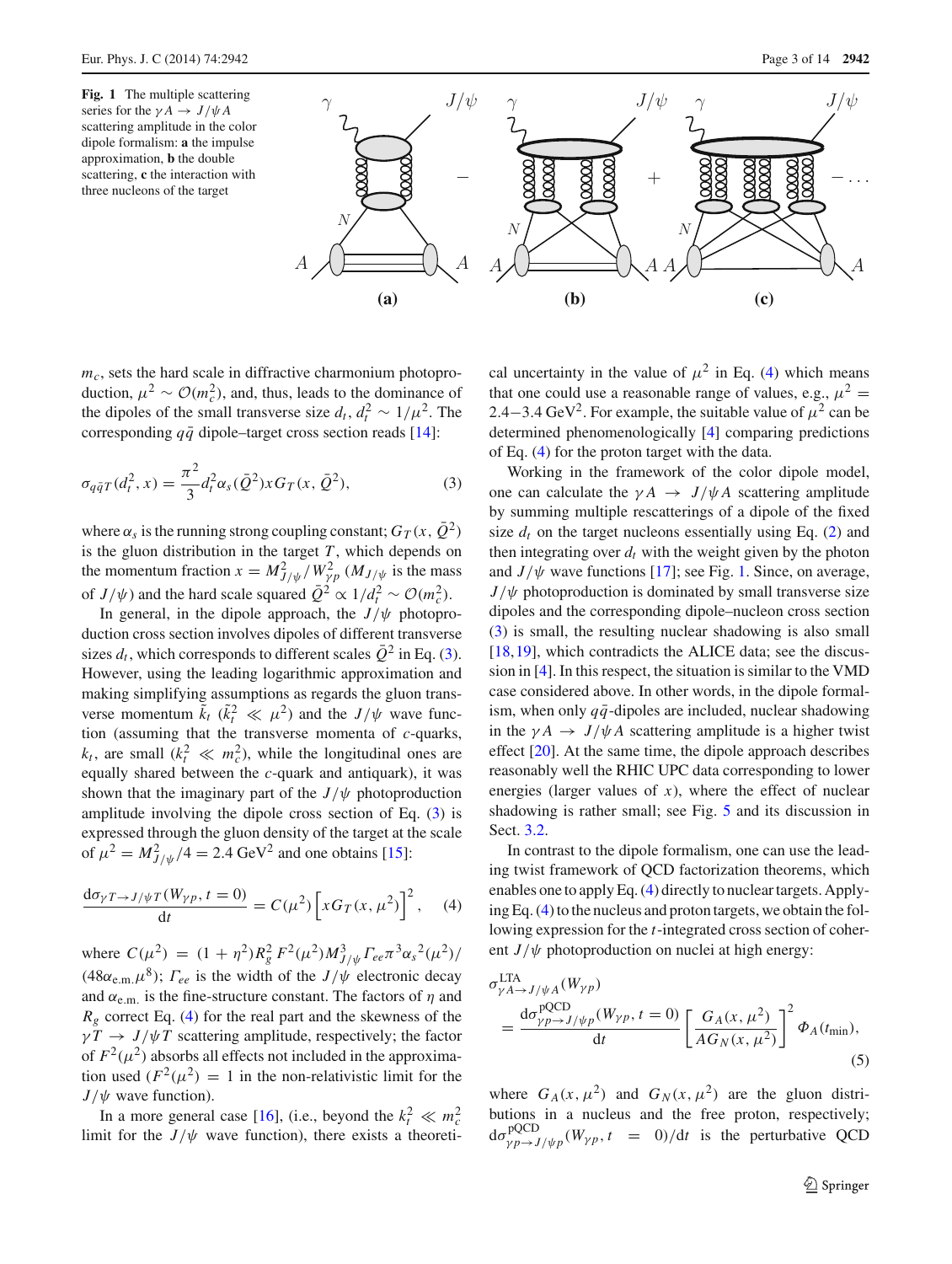<span id="page-3-0"></span>

(pQCD) cross section on the proton calculated using Eq. [\(4\)](#page-2-1). Thus, the nuclear modification (suppression) of  $\sigma_{\gamma A \to J/\psi A}^{\text{LTA}}(W_{\gamma p})$  is given by the factor of  $R = G_A(x, \mu^2)/[AG_N(x, \mu^2)] < 1$  quantifying the amount of nuclear gluon shadowing at small *x*.

The leading twist theory of nuclear shadowing [\[6](#page-12-5)] is based on the space-time picture of the strong interaction at high energies, the generalization of the Gribov–Glauber theory of nuclear shadowing in soft hadron–nucleus scattering [\[10](#page-13-0)[,21](#page-13-11)] to hard processes with nuclei, and the QCD collinear factorization theorems for the total and diffractive cross sections of deep inelastic scattering (DIS). The approach allows one to make predictions for the leading twist shadowing correction to nuclear parton distributions (nPDFs), structure functions and cross sections, which are given as a series in the number of simultaneous interactions with the target nucleons (the multiple scattering series). The structure of each term in the series is unambiguously given by the Gribov–Glauber theory supplemented by Abramovsky– Gribov–Kancheli (AGK) cutting rules [\[22](#page-13-12)[,23](#page-13-13)] and the QCD factorization theorems.

In the graphic form, the multiple scattering series for the  $\gamma A \rightarrow J/\psi A$  scattering amplitude in the leading twist theory of nuclear shadowing is shown in Fig. [2,](#page-3-0) where graph *a* is the impulse approximation, graph *b* corresponds to double scattering (the simultaneous interaction of the probe with two nucleons of the target), and graph *c* corresponds to the interaction with three nucleons of the target.

The multiple scattering series of Fig. [2](#page-3-0) can be summed as follows. The Gribov result on the inelastic shadowing correction in hadron–nucleus scattering can be conveniently implemented using the formalism of cross section fluctuations [\[24](#page-13-14)]. In this approach, the interaction of a high-energy projectile with a nucleus is a two-step process. First, long before the target, the projectile fluctuates into different configurations interacting with a hadronic target with different cross sections  $\sigma$  characterized by the distribution over cross sections  $P(\sigma)$ . Second, these fluctuations interact with the nucleus. The corresponding cross section is calculated separately for each fluctuation (for individual  $\sigma$ ) using the Glauber method and then averaged with  $P(\sigma)$ ; for details and references, see [\[6](#page-12-5)]. In particular, for the  $\gamma A \rightarrow J/\psi A$  scattering amplitude, we obtain

<span id="page-3-1"></span>
$$
\mathcal{M}_{\gamma A \to J/\psi A}(t=0) = \kappa \int_{0}^{\infty} d\sigma P(\sigma) \int d^{2} \mathbf{b} \left[ \frac{\sigma T_{A}(\mathbf{b})}{2} - \frac{\sigma^{2} T_{A}^{2}(\mathbf{b})}{2^{2} 2!} + \frac{\sigma^{3} T_{A}^{3}(\mathbf{b})}{2^{3} 3!} - \cdots \right]
$$
  
=  $\kappa \int d^{2} \mathbf{b} \left[ \frac{\langle \sigma \rangle T_{A}(\mathbf{b})}{2} - \frac{\langle \sigma^{2} \rangle T_{A}^{2}(\mathbf{b})}{2^{2} 2!} + \frac{\langle \sigma^{3} \rangle T_{A}^{3}(\mathbf{b})}{2^{3} 3!} - \cdots \right] = \kappa A \frac{\langle \sigma \rangle}{2} \left[ 1 - \frac{2}{A} \int d^{2} \mathbf{b} \left( \frac{\langle \sigma^{2} \rangle T_{A}^{2}(\mathbf{b})}{\langle \sigma \rangle} - \frac{\langle \sigma^{2} \rangle}{2^{2} 2!} \frac{T_{A}^{3}(\mathbf{b})}{\langle \sigma^{2} \rangle} + \cdots \right) \right],$  (6)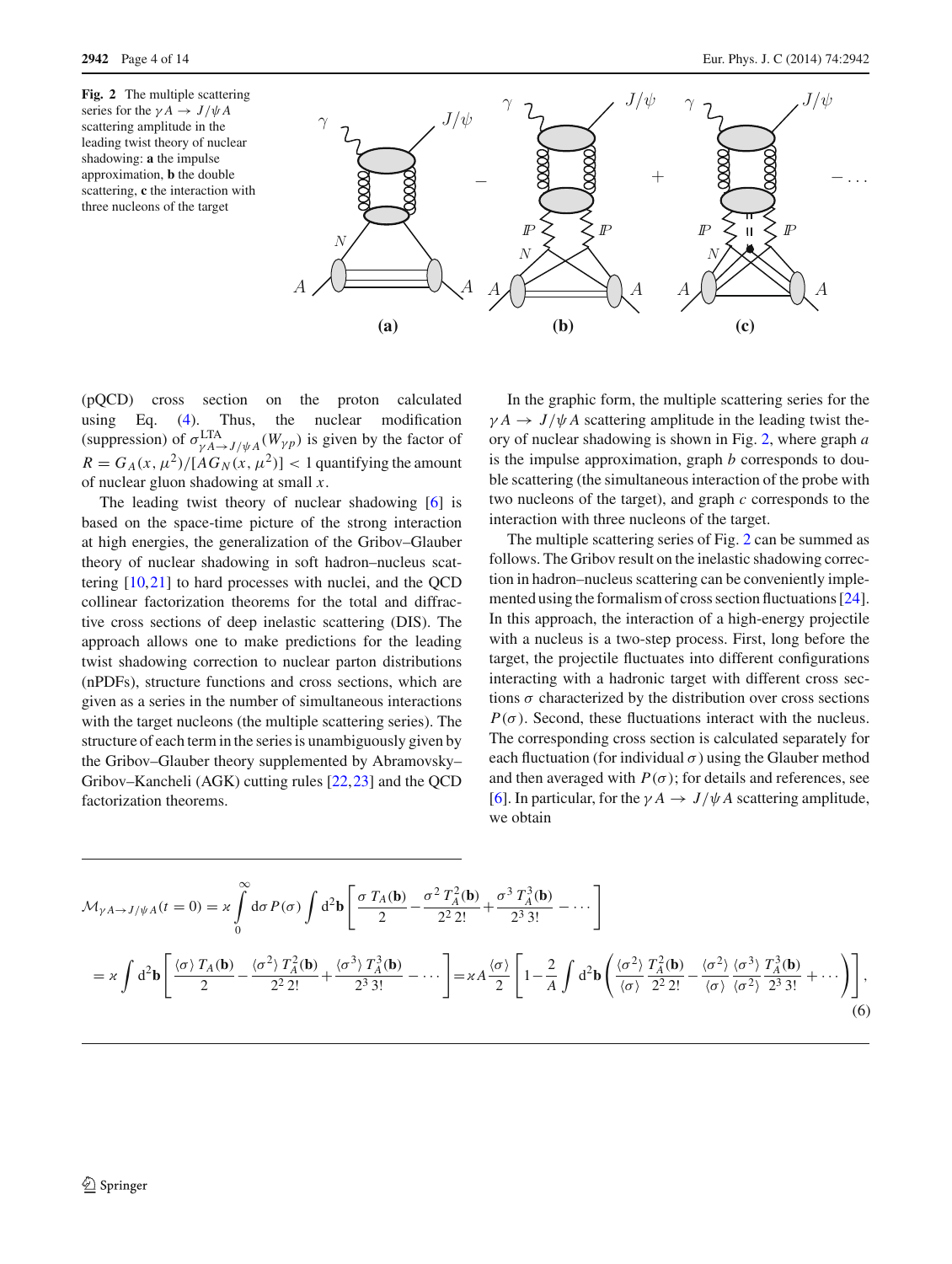where  $\langle \sigma^N \rangle = \int d\sigma P(\sigma) \sigma^N$ . The factor of  $\alpha$  contains the factors associated with the overlap of the photon and *J*/ψ wave functions; its value is determined by the elementary  $\gamma p \rightarrow J/\psi p$  cross section:  $d\sigma_{\gamma p \rightarrow J/\psi p}^{\text{QCD}}(t = 0)/dt =$  $\alpha^2 \langle \sigma \rangle^2 / (16\pi)$ .

The first term in Eq. [\(6\)](#page-3-1) describes photoproduction of  $J/\psi$ on a single nucleon and, hence, is proportional to the number of nucleons *A*; it is the impulse approximation corresponding to graph *a* in Fig. [2.](#page-3-0)

The second term in Eq. [\(6\)](#page-3-1) corresponds to the simultaneous interaction of the hard probe with two nucleons of the target nucleus and gives the leading contribution to the shadowing correction; this term corresponds to graph *b* in Fig. [2.](#page-3-0) According to the Gribov–Glauber theory of nuclear shadowing supplemented by the collinear factorization theorem for hard diffraction in deep inelastic scattering (DIS) [\[25](#page-13-15)], this contribution is unambiguously expressed in terms of elementary diffraction, notably, in terms of the diffractive gluon distribution of the proton  $G_N^{D(3)}$  [\[26](#page-13-16)[,27](#page-13-17)]. The corresponding interaction cross section is  $\sigma_2(x, \mu^2)$ :

<span id="page-4-3"></span>
$$
\frac{\langle \sigma^2 \rangle}{\langle \sigma \rangle} \equiv \sigma_2(x, \mu^2)
$$
  
= 
$$
\frac{16\pi B_{\text{diff}}}{(1 + \eta^2)xG_N(x, \mu^2)} \int_x^{0.1} dx_{IP} \beta G_N^{D(3)}(\beta, \mu^2, x_{IP}), \quad (7)
$$

where  $B_{\text{diff}} \approx 6 \text{ GeV}^{-2}$  is the slope of the *t* dependence of the diffractive cross section;  $\eta \approx 0.17$  is the ratio of the real to the imaginary parts of the diffractive scattering amplitude; the diffractive parton distribution  $G_N^{D(3)}(\beta, \mu^2, x_{I\!P})$  depends on the two light-cone fractions:  $x_{IP} \approx (M_X^2 + \mu^2)/W_{\gamma p}^2$  is the nucleon momentum fraction carried by the diffractive exchange presented by a zigzag line in Fig. [2](#page-3-0)  $(M_X)$  is the invariant mass of the intermediate diffractive state) and  $\beta = x/x_p$  is the diffractive exchange ("Pomeron") momentum fraction carried by the active parton.

The structure of the interaction with three and more nucleons of the target (graph *c* in Fig. [2](#page-3-0) and higher terms that we do not show) presents extension of that of graph *b*: in the interaction with *N* nucleons of the target, the hard probe diffractively scatters off two nucleons of the target and the produced diffractive state rescatters on the remaining  $N - 2$  nucleons, which leads to its attenuation (absorption). In particular, the third term in Eq. [\(6\)](#page-3-1) corresponds to the simultaneous interaction of the hard probe with three nucleons of the target; its contribution corresponds to graph *c* in Fig. [2.](#page-3-0) This contribution cannot in general be expressed only in terms of diffractive distributions of the proton and needs to be modeled. Since the cross section of hard diffraction in *ep* DIS exhibits the  $W_{\gamma p}$  dependence typical for soft processes, it appears plausible to model the rescattering cross section responsible for the interaction with  $N > 3$ nucleons (the solid circle in graph *c* in Fig. [2\)](#page-3-0) using the formalism of cross section fluctuations. Exactly this was assumed in Eq.  $(6)$ ; the corresponding effective cross section is

<span id="page-4-0"></span>
$$
\frac{\langle \sigma^3 \rangle}{\langle \sigma^2 \rangle} \equiv \sigma_3,\tag{8}
$$

where we suppressed the *x* and  $\mu^2$  dependence of  $\sigma_3$  for brevity. In practice, the  $\sigma_3$  cross section is calculated using the distribution  $P(\sigma)$  modeled using the dipole formalism or  $P_{\pi}(\sigma)$  of the pion, see details in [\[6](#page-12-5)]. This is reasonable at  $\mu^2 \sim$  few GeV<sup>2</sup>, where soft physics dominates. For larger values of  $\mu^2$  (e.g., in the case of  $\Upsilon$  photoproduction), one can use Eq. [\(8\)](#page-4-0) only as input at the low initial scale for the subsequent Dokshitzer–Gribov–Lipatov–Altarelli–Parisi (DGLAP) evolution to the desired value of  $\mu^2$ .

For the interaction with  $N \geq 4$  nucleons (not shown in Fig. [2\)](#page-3-0), we assume that the effect of cross section fluctuations is the same as for the *N* = 3 term, i.e.,  $\langle \sigma^N \rangle = \langle \sigma^2 \rangle \sigma_3^{N-2}$  $\langle \sigma \rangle \sigma_2 \sigma_3^{N-2}$  for  $N \geq 3$ .

With this input, the multiple scattering series in Eq. [\(6\)](#page-3-1) can be summed and the result presented in the following compact form:

<span id="page-4-1"></span>
$$
\mathcal{M}_{\gamma A \to J/\psi A}(t=0)
$$
\n
$$
= A \frac{\kappa \langle \sigma \rangle}{2} \left[ 1 - \frac{2}{A} \frac{\sigma_2}{\sigma_3^2} \int d^2 \mathbf{b} \left( e^{-\sigma_3/2T_A(b)} - 1 + \frac{\sigma_3}{2} T_A(b) \right) \right]
$$
\n
$$
= A \frac{\kappa \langle \sigma \rangle}{2} \left[ 1 - \frac{\sigma_2}{\sigma_3} + \frac{\sigma_2}{\sigma_3} \frac{\sigma_3^A}{A \sigma_3} \right],
$$
\n(9)

where  $\sigma_3^A = 2 \int d^2\mathbf{b} (1 - e^{-\sigma_3/2T_A(b)})$  is the total hadron– nucleus cross section in the case when the total hadron– nucleon cross section is  $\sigma_3$ . Note that in Eq. [\(9\)](#page-4-1) we did not take into account the small real part of the soft scattering amplitude corresponding to the  $\sigma_3$  cross section, whose numerical effect is small.

Expressing the  $\gamma A \rightarrow J/\psi A$  differential cross section in terms of the amplitude of Eq. [\(9\)](#page-4-1), we obtain

<span id="page-4-2"></span>
$$
\sigma_{\gamma A \to J/\psi A}^{\text{LTA}}(W_{\gamma p}) = \frac{\text{d}\sigma_{\gamma p \to J/\psi p}^{\text{QCD}}(W_{\gamma p}, t=0)}{\text{d}t} \left[1 - \frac{\sigma_2}{\sigma_3} + \frac{\sigma_2}{\sigma_3} \frac{\sigma_3^A}{A \sigma_3}\right]^2 \Phi_A(t_{\text{min}}). \tag{10}
$$

Note that the expression in the square brackets is nothing but the nuclear gluon shadowing ratio  $R = G_A(x, \mu^2)/$  $[AG_N(x, \mu^2)]$ ; i.e., Eqs. [\(10\)](#page-4-2) and [\(5\)](#page-2-3) are consistent with each other.

It is important to note that unlike the case of the color dipole formalism, the shadowing correction in Eq. [\(10\)](#page-4-2) (and also in  $R$ ) is a leading twist quantity determined by the ele-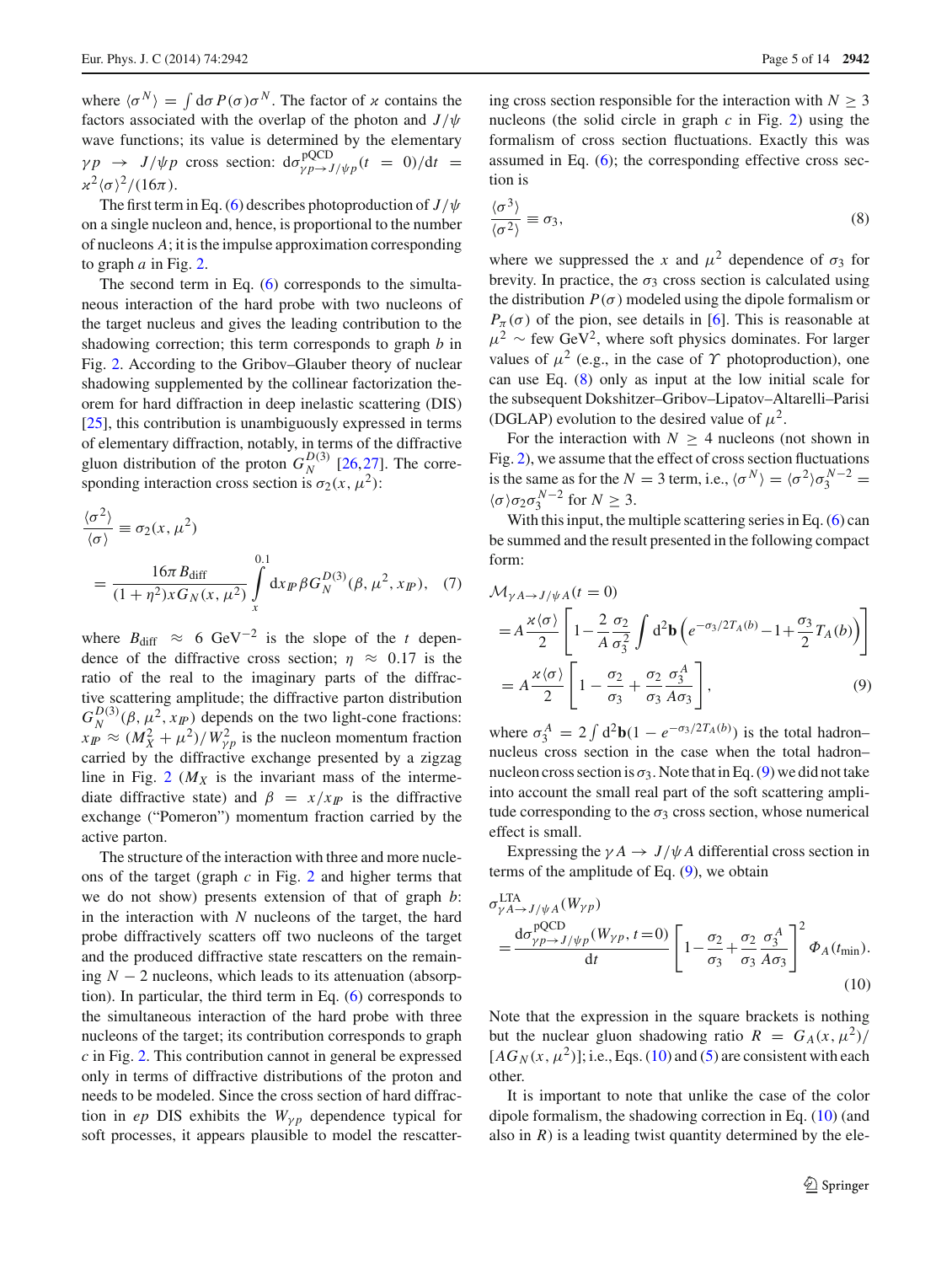mentary hard diffraction in lepton–proton DIS. In the low nuclear density limit, when the interaction with  $N > 3$  nucleons can be neglected, the shadowing correction is driven by the leading twist  $\sigma_2$  cross section. At the low values of *x*, the  $N > 3$  terms also become important; their contributions are also leading twist quantities, which can be summed using the σ<sup>3</sup> cross section.

It is convenient to characterize the suppression of  $\sigma_{\gamma A \to J/\psi A}^{\text{LTA}}(W_{\gamma p})$  due to nuclear gluon shadowing in terms of the  $S_{\text{coh}}^{\text{LTA}}(W_{\gamma p})$  ratio:

<span id="page-5-0"></span>
$$
S_{\text{coh}}^{\text{LTA}}(W_{\gamma p}) \equiv \left[ \frac{\sigma_{\gamma A \to J/\psi A}^{\text{LTA}}(W_{\gamma p})}{\sigma_{\gamma A \to J/\psi A}^{\text{IA}}(W_{\gamma p})} \right]^{1/2}
$$

$$
= \left[ 1 - \frac{\sigma_2}{\sigma_3} + \frac{\sigma_2}{\sigma_3} \frac{\sigma_3^A}{A \sigma_3} \right] = R(x, \mu^2), \quad (11)
$$

where  $\sigma_{\gamma A \to J/\psi A}^{IA}(W_{\gamma p})$  is the  $\gamma A \to J/\psi A$  cross section in the impulse approximation (IA) neglecting all nuclear effects except for coherence:

$$
\sigma_{\gamma A \to J/\psi A}^{\text{IA}}(W_{\gamma p}) = \frac{\text{d}\sigma_{\gamma p \to J/\psi p}^{\text{PQCD}}(W_{\gamma p}, t=0)}{\text{d}t} \Phi_A(t_{\text{min}}). \tag{12}
$$

Theoretical predictions for the suppression factor of  $S_{\text{coh}}^{\text{LTA}}$ of Eq. [\(11\)](#page-5-0) calculated using the leading twist theory of nuclear shadowing [\[6](#page-12-5)] and the EPS09 global QCD fits [\[5\]](#page-12-4) agree well with the nuclear suppression factor obtained in the recent analysis of the ALICE data on coherent  $J/\psi$  photoproduction in Pb–Pb UPCs at  $x \approx 10^{-2}$  and  $x \approx 10^{-3}$ [\[3](#page-12-2),[4\]](#page-12-3) (see also Fig. [4\)](#page-7-0).

# 2.2 The incoherent nuclear  $J/\psi$  photoproduction cross section

Similarly to the case of coherent  $J/\psi$  photoproduction on nuclei considered in Sect. [2.1,](#page-1-3) the VMD model, the color dipole formalism and the leading twist approximation can be used to calculate the cross section of incoherent nuclear  $J/\psi$  photoproduction,  $\sigma_{\gamma A \to J/\psi A'}$ , where *A'* denotes the final nuclear state containing products of the nuclear disintegration  $(A' \neq A)$ . Using completeness of the *A'* states, in the high-energy optical limit of the Glauber model, the VMD model gives [\[9\]](#page-12-9):

<span id="page-5-1"></span>
$$
\frac{\sigma_{\gamma A \to J/\psi A'}^{\text{VMD}}(W_{\gamma p})}{dt} = \frac{d\sigma_{\gamma p \to J/\psi p}(W_{\gamma p})}{dt} \int d^2\mathbf{b} T_A(b) e^{-\sigma_{J/\psi N}^{\text{in}}(W_{\gamma p}) T_A(b)},
$$
\n(13)

where  $\sigma_{J/\psi N}^{\text{in}} = \sigma_{J/\psi N} - \sigma_{J/\psi N}^2/(16\pi B_{J/\psi})$  is the inelastic  $J/\psi$ -nucleon cross section;  $B_{J/\psi}$  is the slope of the *t* 

dependence of the  $\gamma p \rightarrow J/\psi p$  scattering amplitude. Note that Eq. [\(13\)](#page-5-1) is valid at not too small  $|t| \neq 0$ .

Equation [\(13\)](#page-5-1) has the straightforward and well-known interpretation: the probability of incoherent (quasielastic) photoproduction of a vector meson on a nucleus is given by the product of the probability of elastic scattering on a single nucleon times the probability for the produced vector meson to survive the passage through the nucleus on its way out. Since  $\sigma_{J/\psi N}^{in} \approx \sigma_{J/\psi N}$  is small, the nuclear suppression of  $\sigma_{\gamma A \to J/\psi A'}^{\text{VMD}}$  due to nuclear shadowing is also small.

In the color dipole formalism, the coherent and incoherent nuclear  $J/\psi$  photoproduction cross sections can be calculated on the same footing. The only difference is the order of averaging over the dipole sizes  $d_t$ : in the coherent case, one first averages the  $\gamma A \rightarrow J/\psi A$  amplitude over  $d_t$  and then squares the result, while in the incoherent case, one first squares the appropriate scattering amplitude and then averages the result over  $d_t$ , see, e.g., Ref. [\[19](#page-13-9)]. Since the relevant dipole cross section is small, similarly to the coherent case considered above, nuclear suppression of incoherent nuclear  $J/\psi$  photoproduction cross sections is small [\[19](#page-13-9)]. At small *x* typical for the LHC kinematics,  $x \sim 10^{-3}$  and below, the dipole formalism predictions are subject to rather significant theoretical uncertainties due to the choice of the model for the dipole cross section and for the  $J/\psi$  wave function. Nevertheless, one can still make the observation that the shadowing suppression of the incoherent cross section of *J*/ψ photoproduction on nuclei appears to be larger than that for the coherent case. At the same time, in the RHIC kinematics corresponding to much larger values of *x*,  $x \approx 10^{-2}$ , where the effect of nuclear shadowing is small, both the dipole framework and the leading twist approach provide the good description of the PHENIX UPC data [\[28\]](#page-13-18). Note also that at  $x \sim 10^{-2}$ , numerous versions of the dipole model correspond to a similar color dipole cross section because the models have been fitted to the same data, see, e.g., Refs. [\[29](#page-13-19)[,30](#page-13-20)].

In the leading twist formalism, the cross section of incoherent  $J/\psi$  photoproduction on nuclei can be readily calculated using the input employed in the coherent case [\(10\)](#page-4-2). Generalizing the standard expression for the incoherent (quasielastic) nuclear cross section [\[9](#page-12-9)] to include cross section fluctuations, we obtain in the high-energy limit:

<span id="page-5-2"></span>
$$
\sigma_{\gamma A \to J/\psi A'}^{\text{LTA}}(W_{\gamma p})
$$
\n
$$
= x^{2} e^{t B_{J/\psi}} \int d^{2} \mathbf{b} T_{A}(b) \int d\sigma P(\sigma) \int d\sigma' P(\sigma')
$$
\n
$$
\times \frac{\sigma \sigma'}{16\pi} e^{-\sigma/2T_{A}(b)} e^{-\sigma'/2T_{A}(b)} e^{\sigma \sigma'/(16\pi B_{\text{diff}})T_{A}(b)}.
$$
\n(14)

Note that in Eq. [\(14\)](#page-5-2), averaging over cross section fluctuations should be performed at the amplitude level which explains presence of two integrals over  $\sigma$  and  $\sigma'$ . Note also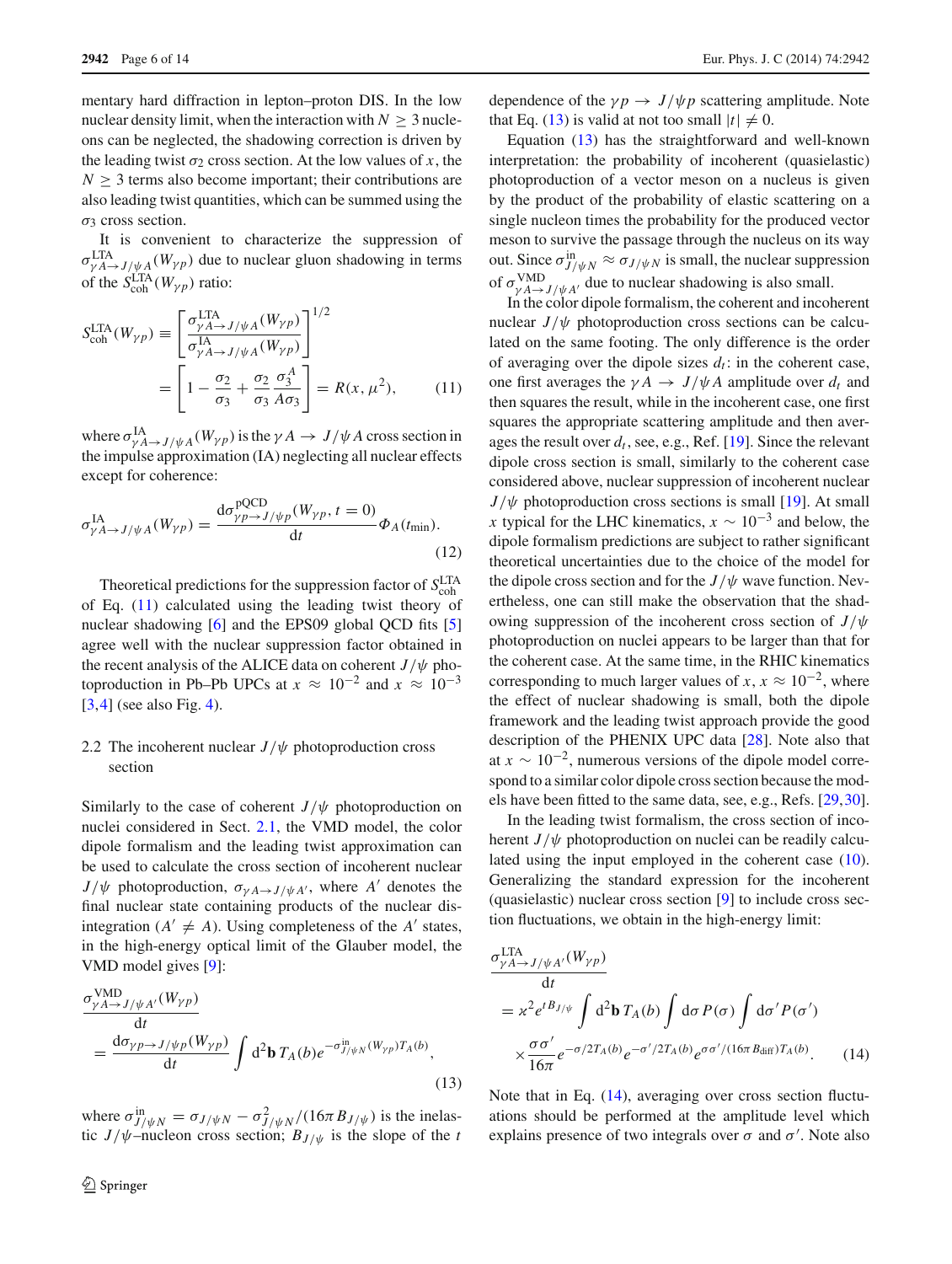that in Eq.  $(14)$  we assumed that the slopes of the *t* dependence of the soft scattering amplitudes corresponding to the  $σ<sub>2</sub>$  and  $σ<sub>3</sub>$  cross sections are equal; the numerical effect associated with the inequality of the slopes is negligibly small.

Recalling that  $d\sigma_{\gamma}^{\text{pQCD}}/ \psi_p(t=0)/dt = \frac{\varkappa^2 \langle \sigma \rangle^2}{(16\pi)^2}$ and Eqs. [\(7\)](#page-4-3) and [\(8\)](#page-4-0), after some algebra, Eq. [\(14\)](#page-5-2) can be written in the following compact form in terms of the  $\sigma_2$  and  $σ<sub>3</sub>$  cross sections:

<span id="page-6-1"></span>
$$
\frac{\sigma_{\gamma A \to J/\psi A'}^{\text{LTA}}(W_{\gamma p})}{\text{d}t} = \frac{\text{d}\sigma_{\gamma p \to J/\psi p}^{\text{pQCD}}(W_{\gamma p})}{\text{d}t} \int \text{d}^2 \mathbf{b} \, T_A(b)
$$

$$
\times \left[ \left( 1 - \frac{\sigma_2}{\sigma_3} \right)^2 + 2 \frac{\sigma_2}{\sigma_3} \left( 1 - \frac{\sigma_2}{\sigma_3} \right) e^{-\sigma_3/2T_A(b)}
$$

$$
+ \left( \frac{\sigma_2}{\sigma_3} \right)^2 e^{-\sigma_3^{in} T_A(b)} \right]
$$

$$
\approx \frac{\text{d}\sigma_{\gamma p \to J/\psi p}^{\text{pQCD}}(W_{\gamma p})}{\text{d}t} \int \text{d}^2 \mathbf{b} \, T_A(b)
$$

$$
\times \left[ 1 - \frac{\sigma_2}{\sigma_3} + \frac{\sigma_2}{\sigma_3} e^{-\sigma_3/2T_A(b)} \right]^2, \tag{15}
$$

where  $\sigma_3^{\text{in}} = \sigma_3 - \sigma_3^2/(16\pi B_{\text{diff}})$ . In the last line of Eq. [\(15\)](#page-6-1) we used  $\sigma_3^{\text{in}} \approx \sigma_3$ ; we checked that this approximation works with high accuracy at the level of a few percent.

The physical interpretation of Eq.  $(15)$  is similar to that of Eqs.  $(9)$  and  $(11)$ : the nuclear suppression factor in the square brackets arises from multiple interactions of the produced diffractive state with nucleons of the target, which are driven by the  $\sigma_2$  and  $\sigma_3$  cross sections.

A comparison of Eqs. [\(15\)](#page-6-1) and [\(10\)](#page-4-2) shows that in the leading twist approximation (LTA), nuclear suppression in both coherent and incoherent photoproduction is determined by the same quantities:  $\sigma_2$  and  $\sigma_3$  [see Eqs. [\(11\)](#page-5-0) and [\(16\)](#page-6-2)]. The  $\sigma_2$  cross section is a model-independent quantity whose magnitude and *x* dependence are fixed by the experimentally measured diffractive parton distributions, inclusive gluon distributions and DGLAP evolution equations; see Eq. [\(7\)](#page-4-3). The  $\sigma_3$  cross section is a model-dependent quantity of the LTA approach, whose value is constrained using the formalism of cross section fluctuations. In general,  $\sigma_3 \ge \sigma_2$  [see Eq. [\(8\)](#page-4-0)]; the lower limit on the value of  $\sigma_3$ ,  $\sigma_3 = \sigma_2$ , corresponds to the upper limit on the predicted nuclear shadowing.

Equation [\(15\)](#page-6-1) defines the shadowing suppression factor for incoherent nuclear *J*/ψ photoproduction, *S*incoh:

<span id="page-6-2"></span>
$$
S_{\text{incoh}}^{\text{LTA}}(W_{\gamma p}) \equiv \frac{\mathrm{d}\sigma_{\gamma A \to J/\psi A'}^{\text{LTA}}(W_{\gamma p})/\mathrm{d}t}{A \mathrm{d}\sigma_{\gamma p \to J/\psi p}^{\text{pQCD}}(W_{\gamma p})/\mathrm{d}t}
$$

$$
= \frac{1}{A} \int \mathrm{d}^2 \mathbf{b} \, T_A(b) \left[ 1 - \frac{\sigma_2}{\sigma_3} + \frac{\sigma_2}{\sigma_3} e^{-\sigma_3/2T_A(b)} \right]^2. \tag{16}
$$

Note that Eqs. [\(15\)](#page-6-1) and [\(16\)](#page-6-2) are valid at not too small  $|t| \neq 0$ .



<span id="page-6-3"></span>**Fig. 3** The shadowing suppression factor for incoherent nuclear *J*/ψ photoproduction,  $S_{\text{incoh}}^{\text{LTA}}$ , as a function of  $x = M_{J/\psi}^2 / W_{\gamma p}^2$  for <sup>208</sup>Pb at  $\mu^2 = 3 \text{ GeV}^2$ . The *shaded band* is the theoretical uncertainty of our LTA approach

Figure [3](#page-6-3) presents our predictions for *S*<sup>LTA</sup> as a function of  $x = M_{J/\psi}^2 / W_{\gamma p}^2$  for <sup>208</sup>Pb at  $\mu^2 = 3$  GeV<sup>2</sup>. The shaded band represents the theoretical uncertainty of our predictions associated with the range of possible values of the  $\sigma_3$  cross section  $[6]$  $[6]$ .

One should note that since both suppression factors of  $S_{\text{coh}}^{\text{LTA}}$  [\(11\)](#page-5-0) and  $S_{\text{incoh}}^{\text{LTA}}$  [\(16\)](#page-6-2) are determined by the essentially soft physics, we expect them to be numerically of a similar magnitude, with  $S_{\text{incoh}}^{\text{LTA}}$  being somewhat smaller than  $(S_{\text{coh}}^{\text{LTA}})^2$ . Indeed, at  $x = 10^{-3}$  corresponding to  $y \approx 0$  for Pb–Pb UPCs at  $\sqrt{s_{NN}} = 2.76$  GeV, we obtain  $S_{\text{incoh}}^{\text{LTA}} = 0.16 - 0.35$  from Fig. [3](#page-6-3) and  $(S_{\text{coh}}^{\text{LTA}})^2 = 0.35 - 0.43$  from Fig. 3 of Ref. [\[4](#page-12-3)].

#### <span id="page-6-0"></span>**3 Photoproduction of** *J/ψ* **in Pb–Pb UPCs at the LHC**

### <span id="page-6-5"></span>3.1 Coherent and incoherent cases

A high-energy nucleus–nucleus ultraperipheral collision takes place when the colliding ions pass each other at the distance |**b**| in the transverse plane (impact parameter) exceeding the sum of the nucleus radii,  $|\mathbf{b}| > (2-3)R_A$ , where  $R_A$ is the nuclear radius (the UPC physics is reviewed in [\[31](#page-13-21)]). In this case, the strong interaction between the nuclei is suppressed and they interact electromagnetically via emission of quasi-real photons. Thus, nucleus–nucleus UPCs offer a possibility to probe very high-energy photon–nucleus scattering and, in particular, photoproduction of  $J/\psi$  on nuclei. The corresponding cross section has the following form:

<span id="page-6-4"></span>
$$
\frac{d\sigma_{AA \to AA'J/\psi}(y)}{dy} = N_{\gamma/A}(y)\sigma_{\gamma A \to J/\psi A'}(y) + N_{\gamma/A}(-y)\sigma_{\gamma A \to J/\psi A'}(-y), \quad (17)
$$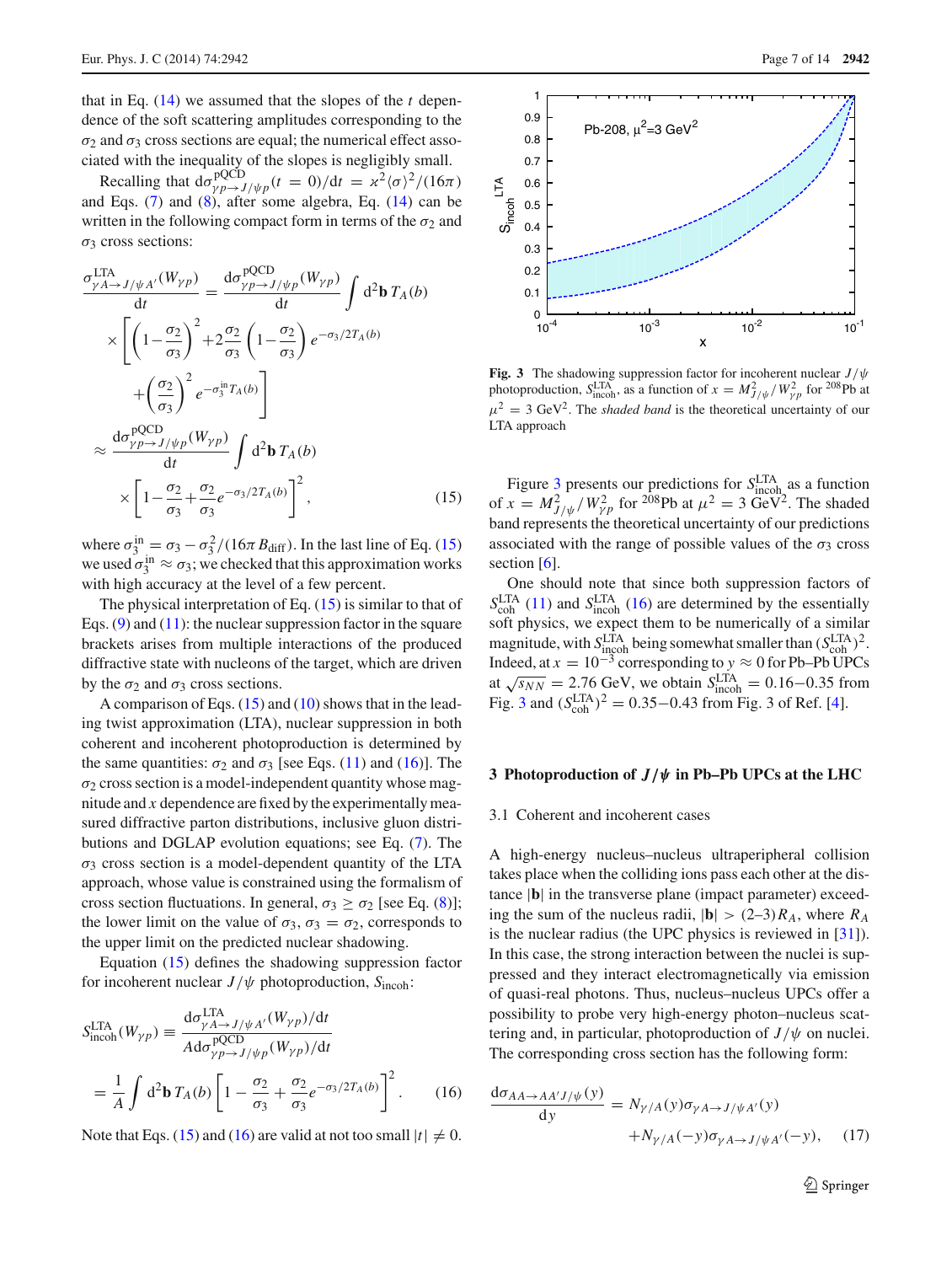where  $N_{\gamma/A}(y) = \omega dN_{\gamma/A}(\omega)/d\omega$  is the photon flux;  $y =$  $ln(2\omega/M_{J/\psi})$  is the  $J/\psi$  rapidity, where  $\omega$  is the photon energy and  $M_{J/\psi}$  is the mass of  $J/\psi$ ;  $\sigma_{\gamma A \to J/\psi A'}$  is the nuclear  $J/\psi$  photoproduction cross section (see Sect. [2\)](#page-1-0). Note that Eq. [\(17\)](#page-6-4) includes both the case of coherent scattering without the nuclear breakup  $(A' = A)$  and the case of incoherent (quasielastic) scattering when the final nucleus dissociates  $(A' \neq A)$ .

The photon flux at large impact parameters  $b = |\mathbf{b}| >$ 2 $R_A$  emitted by a fast-moving nucleus,  $N_{\gamma/A}(\omega)$ , can be approximated very well by the following simple semiclassical expression for the flux of equivalent photons produced by a point-like particle with the electric charge *Z*:

$$
N_{\gamma/A}(\omega) = \frac{2Z^2 \alpha_{\text{e.m.}}}{\pi} \int_{2R_A}^{\infty} \mathrm{d}b \, \frac{X^2}{b} \left[ K_1^2(X) + \frac{1}{\gamma_L^2} K_0^2(X) \right],\tag{18}
$$

where  $\alpha_{e,m}$  is the fine-structure constant;  $K_0(X)$  and  $K_1(X)$ are modified Bessel functions;  $X = b\omega/\gamma_L$ , where  $\gamma_L$  is the nucleus Lorentz factor. The strong interactions between the colliding nuclei is suppressed by the requirement that  $b > 2R_A$ . Experimentally this corresponds to the selection of events with only two leptons from the  $J/\psi$  decay and otherwise no charged particles in the whole rapidity range covered by the detector.

The presence of two terms in Eq. [\(17\)](#page-6-4) reflects the fact that each nucleus can radiate a photon as well as can serve as a target. In the case of symmetric UPCs (e.g., in the case of Pb–Pb UPCs at the LHC and Au–Au UPCs at RHIC), at a fixed value of the *J*/ $\psi$  rapidity  $y \neq 0$ , Eq. [\(17\)](#page-6-4) contains two contributions: one corresponding to the interaction of high-energy photons with a nucleus and another corresponding to the interaction of low-energy photons with a nucleus.

In the coherent case, the separation of these overlapping contributions is not an easy problem since a priory one cannot say in the interaction with which of the two nuclei  $J/\psi$ was produced. As a result, the photoproduction cross section  $\sigma_{\gamma A \to J/\psi A}$  can be unambiguously extracted from the measured  $d\sigma_{AA\to AAJ/\psi}(y)/dy$  cross section only in the following two cases: (i) at  $y = 0$ , where the two photon energies are equal and, hence, both terms in Eq. [\(17\)](#page-6-4) contribute equally, and (ii) in the rapidity range where one of the contributions strongly dominates. Exactly this situation is realized in the ALICE experiment  $[1,2]$  $[1,2]$  $[1,2]$ : the d $\sigma_{AA\rightarrow AAJ/\psi}(y)/dy$  cross section was measured (i) for  $-1 < y < 1$ , which allowed one to extract  $\sigma_{\gamma A \to J/\psi A}(W_{\gamma p})$  at  $W_{\gamma p} \approx 100$  GeV corresponding to the gluon momentum fraction of  $x \approx 10^{-3}$  ( $W_{\gamma p}$  is the  $\gamma$ -nucleus center-of-mass energy per nucleon) and (ii) for  $-4 < y < -2.5$ , where the low-energy photon contribution dominates (more than 95 %), which probes the nuclear gluon density at  $x \approx 10^{-2}$ .



<span id="page-7-0"></span>**Fig. 4** The coherent  $d\sigma_{AA\rightarrow AAJ/\psi}(y)/dy$  and incoherent  $d\sigma_{AA\to AA'J/\psi}(y)/dy$  cross sections as functions of the  $J/\psi$  rapidity *y* at  $\sqrt{s}$  = 2.76 GeV. The ALICE data [\[1](#page-12-0)[,2\]](#page-12-1) is compared to the LTA theoretical predictions; the bands span the uncertainty of the theoretical predictions

As we already explained in the Introduction, the nuclear suppression factor for coherent nuclear  $J/\psi$  photoproduction determined from the corresponding UPC cross section measured by the ALICE collaboration [\[3](#page-12-2)[,4](#page-12-3)] compares favorably with the theoretical models predicting large nuclear gluon shadowing, notably, with the leading twist approx-imation (LTA) [\[6](#page-12-5)] and with the EPS09 [\[5\]](#page-12-4) result. This is illustrated in Fig. [4,](#page-7-0) where the ALICE data on the coherent  $d\sigma_{AA\rightarrow AAJ/\psi}(y)/dy$  cross section at the central and forward values of the rapidity |*y*| are compared to the LTA predictions combined with the CTEQ6L1 gluon parameterization [\[32\]](#page-13-22) at  $\mu^2 = 3 \,\text{GeV}^2$ . One can see from Fig. [4](#page-7-0) that the theoretical calculations, which are made using Eqs.  $(10)$  and  $(17)$ , describe the data well.

In the same figure, the LTA predictions for the incoherent  $d\sigma_{AA\rightarrow AA'J/\psi}(y)/dy$  cross section made using Eqs. [\(15\)](#page-6-1) and [\(17\)](#page-6-4) are compared to the ALICE data point at  $|y| \approx 0$  [\[1](#page-12-0)]. One can see from the comparison that the LTA predicts the magnitude of suppression due to nuclear gluon shadowing exceeding the one seen in the data by approximately a factor of 1.5.

The shaded bands in Fig. [4](#page-7-0) represent the dominant theoretical uncertainty of the LTA predictions associated with the uncertainty in the value of the  $\sigma_3$  cross section, which in turn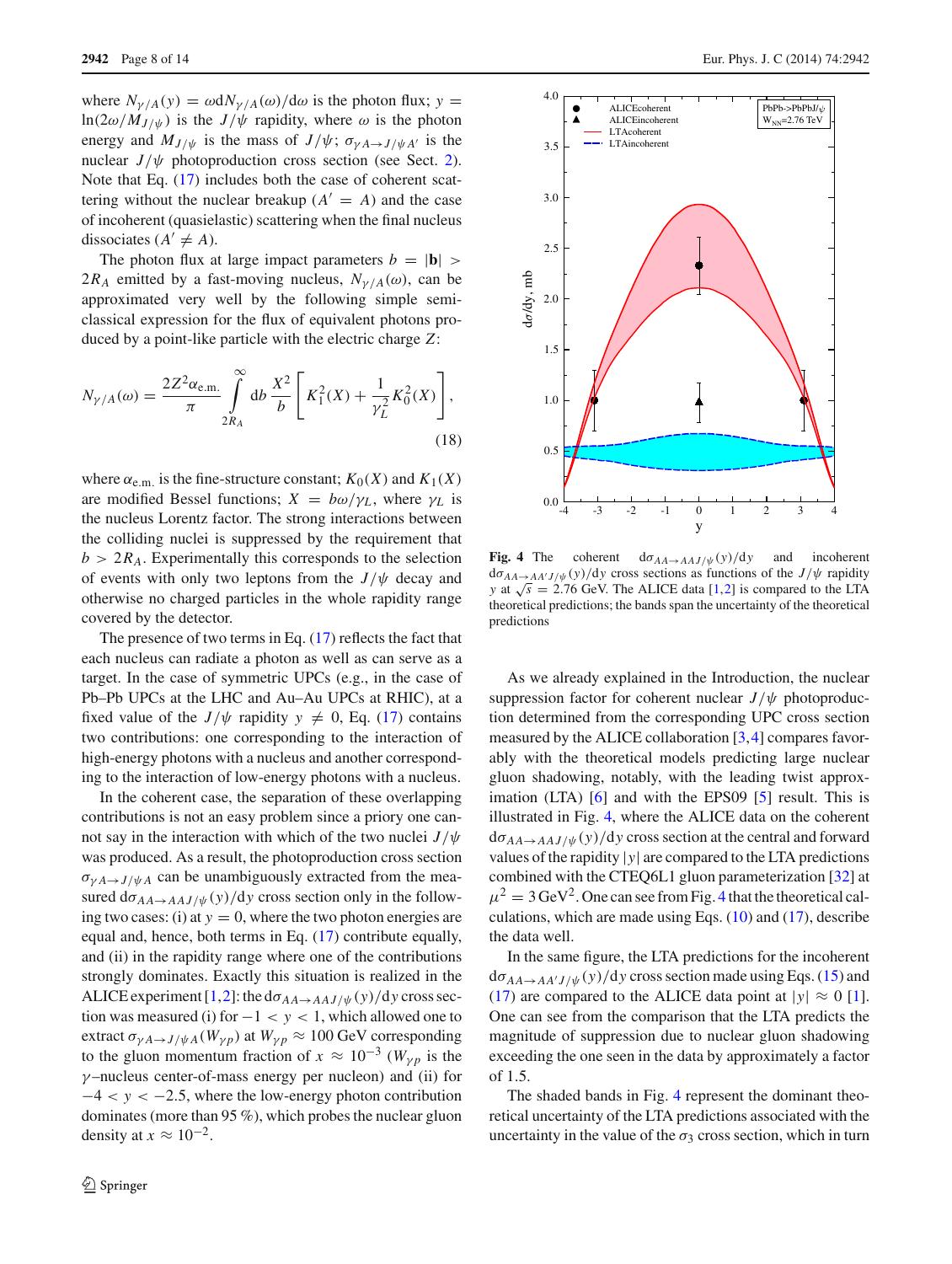results in the uncertainty of the LTA predictions for nuclear parton distributions [\[6](#page-12-5)]. The uncertainty associated with the value of the hard scale  $\mu^2$ , which was studied in [\[4](#page-12-3)], is much smaller and has been safely neglected.

Note that in our calculations, we consider quasielastic scattering and do not take into account the incoherent contribution associated with the nucleon dissociation  $\gamma + N \rightarrow J/\psi + Y$  [\[33\]](#page-13-23). We explained in the Introduction that this process could potentially contribute to the inelastic final state and, thus, affect the ALICE extraction of the incoherent  $d\sigma_{AA\to AA'J/\psi}(y)/dy$  cross section [\[1\]](#page-12-0) due to the fact that the ALICE detector does not cover the full range of the rapidity *y*. While the calculation of the  $\gamma + A \rightarrow J/\psi + Y + (A - 1)^*$  contribution requires a a separate publication, one can still make several qualitative observations. First, this contribution is expected to have approximately the same *A* dependence as that in Eq. [\(15\)](#page-6-1) (it is proportional to *A* in the impulse approximation). Second, the magnitude of this contribution is expected to be sizable:  $(d\sigma_{\gamma N \to J/\psi Y}/dt)/(d\sigma_{\gamma N \to J/\psi N}/dt) \approx 0.15$  at  $t \approx 0$  and increases with an increase of |*t*| when the  $d\sigma_{\gamma N \to J/\psi Y}/dt$ cross section becomes progressively more important and eventually exceeds that of the elastic  $\gamma + N \rightarrow J/\psi + N$ process;  $\sigma_{\gamma N \to J/\psi Y}/\sigma_{\gamma N \to J/\psi N} \approx 0.8$  for the *t*-integrated cross sections and for  $M_Y < 10$  GeV ( $M_Y$  is the invariant mass of the proton-dissociative system  $Y$  [\[34\]](#page-13-24). It would be desirable to perform an additional analysis of the ALICE data [\[1\]](#page-12-0) by assuming that the  $\gamma + N \rightarrow J/\psi + N$  and  $\gamma + N \rightarrow J/\psi + Y$  contributions to incoherent nuclear  $J/\psi$  photoproduction have different slopes of the *t* dependence, which would enable one to experimentally estimate the contribution of the nucleon dissociation and, thus, will enable a direct comparison of the data with predictions of Eq. [\(15\)](#page-6-1). In addition, it is likely that due to the interaction of the system *Y* with the nucleus, nucleon dissociation will lead to a larger number of neutrons originating from the nucleus dissociation. Finally, the study of neutron production in the quasielastic  $\gamma A \rightarrow J/\psi A'$  process at  $|t| \ge 1$  GeV<sup>2</sup>, where the  $\gamma + N \rightarrow J/\psi + Y$  contribution dominates, may be interesting for understanding of the formation time in diffraction.

#### <span id="page-8-0"></span>3.2 UPCs accompanied by neutron emission

Besides ALICE, the ATLAS and CMS detectors at the LHC are capable to measure UPC production of  $J/\psi$  in the  $-2.5 < y < 2.5$  range of rapidity. While for central rapidities, the interpretation of the corresponding measurements is unambiguous, it is difficult to disentangle the high-photon-energy and low-photon-energy contributions to  $d\sigma_{AA\rightarrow AAJ/\psi}(y)/dy$  for non-central values of y and, thus, to access the small-*x* region that we are interested in. In particular, according to the estimates of  $[3,4]$  $[3,4]$  $[3,4]$ , for  $1.5 < |y| < 2.5$ in Pb–Pb UPCs at 2.76 TeV, the  $d\sigma_{AA\rightarrow AAJ/\psi}(y)/dy$  rapidity distribution in the coherent case is exceedingly dominated (by the factor of four) by the low-photon-energy contribution corresponding to  $10^{-2} > x > 5 \times 10^{-3}$  of the probed nuclear gluons. The high-photon-energy contribution is suppressed by the much lower photon flux and the larger nuclear gluon shadowing. Hence, it is rather difficult to extract the highenergy nuclear coherent  $J/\psi$  photoproduction cross section from the UPC data and, hence, to probe the nuclear gluon distribution around  $x \approx 10^{-4}$ .

The method to overcome this difficulty was suggested in [\[35](#page-13-25)]. It is based on the observation of [\[36](#page-13-26)] that coherent photoproduction of vector mesons in heavy ion UPCs can be accompanied by additional photon exchanges which lead to electromagnetic excitation of one or both nuclei with the subsequent neutron emission. These neutrons will have the energy close to that of the colliding beams and can be detected by zero degree calorimeters placed at large distances on both sides of the detectors. With the additional requirement to have in the final state only two muons from the  $J/\psi$  decay (in addition to the neutrons) and the large rapidity gap, i.e., by requiring the absence of any other charged particle in the whole range of *y* covered by the detector system, the strong interaction of the colliding nuclei should be suppressed.

To calculate the cross section of photoproduction of vector mesons in UPCs accompanied by the additional electromagnetic excitation of the colliding nuclei followed by their subsequent neutron emission, we use the model developed in [\[36](#page-13-26)]. This approach is justified by the success of the calculations of [\[37,](#page-13-27)[38\]](#page-13-28) describing very well the ALICE data on electromagnetic dissociation in Pb–Pb UPCs [\[39](#page-13-29)]. The model is based on the assumption that an additional photon exchange does not destroy coherence of the photoproduction process but influences the impact parameter of the ultraperipheral collision. The latter is taken into account by the modification of the flux of the photons participating in photoproduction:

<span id="page-8-1"></span>
$$
N_{\gamma/A}^i(\omega) = \int_{2R_A}^{\infty} d^2 \mathbf{b} N_{\gamma/A}(\omega, \mathbf{b}) P_i(\mathbf{b}),
$$
 (19)

where the impact parameter dependent factor of  $P_i(\mathbf{b})$  takes into account different channels of the nuclear decay by the neutron emission ( $i = 0$ n $0$ n,  $0$ n $X$ n,  $X$ n $X$ n, ...). In particular, the 0n0n-channel corresponds to the selection of events without additional electromagnetic dissociation with the nucleus neutron decay; the 0nXn-channel corresponds to one-side excitation with the nucleus neutron decay of only one of the colliding nuclei; the XnXn-channel corresponds to mutual electromagnetic dissociation with both excited nuclei decaying by neutron emission. To obtain a rough estimate of the size of the effect, each additional photon exchange in Pb–Pb UPCs leads to the suppression of the cross section by the factor of  $Z^2 \alpha_{\text{e.m.}}^2 \approx 0.3 - 0.4$ .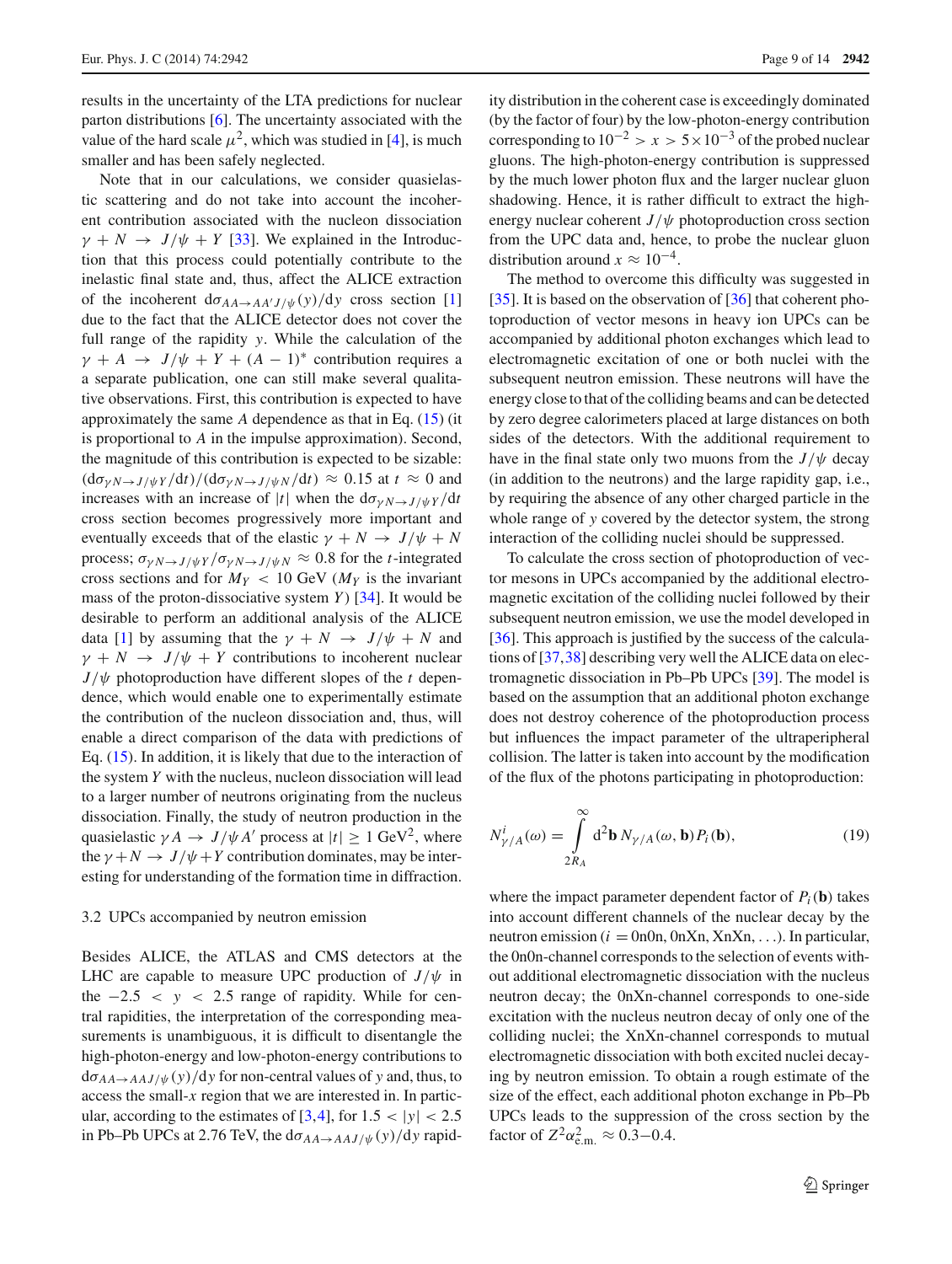Based on the assumption that an additional photon exchange influences only the flux of photons, see Eq. [\(19\)](#page-8-1), one can try to separate the low-energy  $(\omega_1)$  and high-energy  $(\omega_2) J/\psi$  photoproduction contributions in the rapidity spectra measured in heavy ion UPCs. To this end, it is necessary [\[35](#page-13-25)] to measure rapidity distributions of vector meson production in any two channels, e.g., 0nXn and XnXn, and using the calculated photon fluxes for these channels, to solve simple equations at a fixed value of the rapidity *y*. For the coherent case, one then obtains

<span id="page-9-0"></span>
$$
d\sigma^{0nXn}/dy = N_{\gamma}^{0nXn}(\omega_1)\sigma_{\gamma A \to J/\psi A}(\omega_1)
$$
  
+  $N_{\gamma}^{0nXn}(\omega_2)\sigma_{\gamma A \to J/\psi A}(\omega_2),$   

$$
d\sigma^{XnXn}/dy = N_{\gamma}^{XnXn}(\omega_1)\sigma_{\gamma A \to J/\psi A}(\omega_1)
$$
  
+  $N_{\gamma}^{XnXn}(\omega_2)\sigma_{\gamma A \to J/\psi A}(\omega_2).$  (20)

Since the photon fluxes  $N_{\gamma}^{0nXn}$  and  $N_{\gamma}^{XnXn}$  can be calculated with good accuracy, measurements of different channels will allow one to study nuclear gluon shadowing in a wide range of *x*. According to our calculations presented and discussed below, the relative contributions of low-photon-energy and high-photon-energy  $J/\psi$  photoproduction in these channels are strongly different: while in the 0nXn-channel they are almost equal, the high-energy photoproduction dominates in the XnXn-channel.

Production of forward neutrons in quasielastic incoherent photoproduction of  $J/\psi$  in heavy ion UPCs with the nuclear breakup has been considered in [\[40\]](#page-13-30). Since in this case the momentum transfer in elastic  $J/\psi$  photoproduction on the nucleon can be as large as  $|t| = 1$  GeV<sup>2</sup>, this target nucleon escaping from the nucleus participates in additional quasielastic rescattering. The average excitation energy of a heavy nucleus in the one-nucleon removal process is about 20−25MeV, which is much higher than the separation energy of 7−8 MeV of one neutron. It was shown in [\[40](#page-13-30)] that in incoherent  $J/\psi$  photoproduction in heavy ion UPCs, the residual nucleus will decay emitting one or more neutrons with the probability of about 85 %. Therefore, imposing the constraint that no neutrons are emitted, i.e., considering the 0n0n-channel, one can almost completely (at the level of 10– 15 %) suppress the incoherent contribution.

As we mentioned in the end of Sect. [3.1,](#page-6-5) the contribution of nucleon dissociation becomes important/dominant with an increase of the transverse momentum of  $J/\psi$ . This process should lead to at least as many neutrons as the quasielastic process. Therefore, the  $\gamma + N \rightarrow J/\psi + N$ and  $\gamma + N \rightarrow J/\psi + Y$  contributions should be either separated experimentally or the latter should be included in the theoretical calculation of the  $\gamma A \rightarrow J/\psi A'$  cross section. The procedure for the extraction of the high-photon-energy contribution that we discuss below involves the use of the different  $p_t$  dependences of the  $\gamma + N \rightarrow J/\psi + N$  and

 $\gamma + N \rightarrow J/\psi + Y$  cross sections, which allows one to separate their contributions. We also note in passing that the study of the neutron multiplicity at  $p_t > 0.8$  GeV, where the process of nucleon dissociation dominates, would produce for the first time information about the space-time formation of hadrons in the diffractive processes like  $\gamma + N \rightarrow J/\psi + Y$ .

The recent PHENIX data on  $J/\psi$  photoproduction in ultraperipheral Au–Au collisions at 200 GeV accompanied by neutrons detected in both ZDCs [\[28](#page-13-18)[,41](#page-13-31)] gives an opportunity to check main assumptions as regards the sources of forward neutrons in coherent and incoherent  $J/\psi$  photoproduction in heavy ion UPCs at high energies. Indeed, since the nuclear gluon shadowing in these processes is small at RHIC energies (the shadowing effect leads to an approximately 20 % reduction at the cross section level), the coherent and incoherent photoproduction cross sections can be calculated using either the dipole model or the leading twist approximation; at  $x \sim 10^{-2}$  corresponding to the RHIC kinematics, the dipole model and LTA predictions largely converge. In this work, we use a simple version of the dipole model which employs the standard Glauber expressions [Eqs.  $(1)$  and  $(13)$ ] with the elementary  $\sigma_{J/\psi N}$  cross section approximated by the phenomenological Golec-Biernat–Wusthoff dipole cross section [\[42](#page-13-32)]. The resulting predictions are labeled "GBW+Glauber" in Fig. [5.](#page-10-0)

It is worth noting here that for the discussed kinematics, the results for the dipole–nucleon cross section obtained in different dipole models are rather close since they are well constrained by the DIS data for these energies [\[29](#page-13-19)[,30](#page-13-20)]. The theoretical uncertainty is much smaller than the PHENIX experimental errors and, hence, it is not shown in Fig. [5.](#page-10-0) Note also that in the discussed model, the nuclear shadowing effect is driven by the  $\sigma_{c\bar{c}N}$  dipole cross section and, hence, shadowing is suppressed (it is a higher twist effect) for the dipoles of such a small size; see the discussion above.

Selection of events with two-side neutron detection means that in the XnXn-channel, coherent production should take into account the mutual electromagnetic dissociation that requires at least two additional photon exchanges. In contrast, according to the predictions of [\[40\]](#page-13-30), incoherent production is associated with excitation and neutron decay of only the target nucleus. Hence, in this case, detection of the XnXn-channel requires only one photon exchange to excite the nucleus, which serves as a source of the photon flux in the process of incoherent production.

Figure [5](#page-10-0) presents a comparison of the PHENIX results for the XnXn-channel with our theoretical calculations using the simple dipole described above. Despite large experimental errors, it seems that the agreement between our calculations and the PHENIX data demonstrated in Fig. [5](#page-10-0) justifies our approach to neutron production in UPCs. Coupling this with the good description of coherent  $J/\psi$  photoproduction at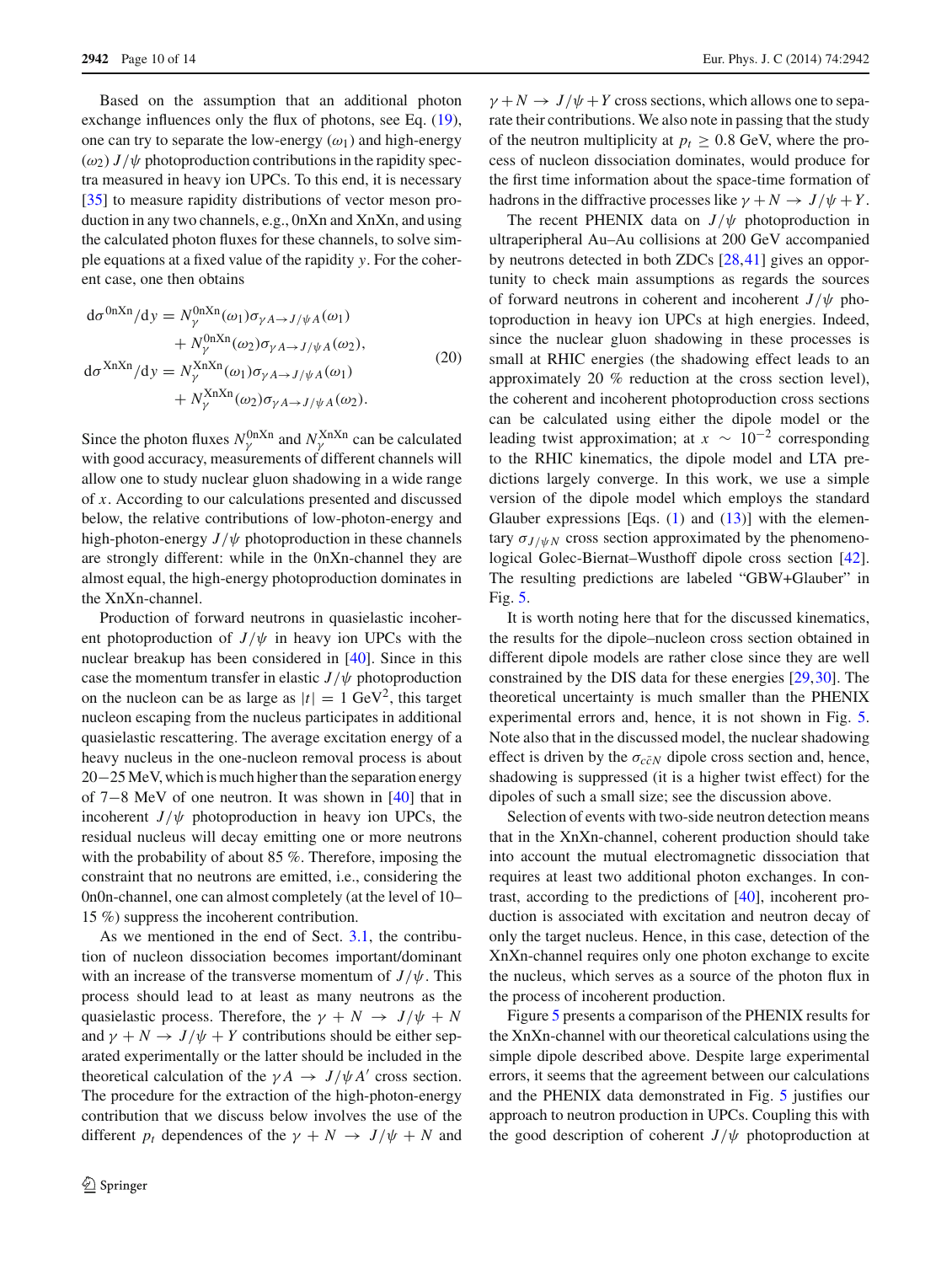

<span id="page-10-0"></span>**Fig. 5** The rapidity distribution of  $J/\psi$  photoproduction in Au–Au UPCs with neutron emission in the XnXn-channel at  $\sqrt{s} = 200$  GeV. The PHENIX data [\[41](#page-13-31)] is compared to the theoretical prediction made using the simple dipole model described in the text (the curves labeled "GBW+Glauber"). The *upper solid curve* corresponds to the sum of the coherent and incoherent contributions; the *lower dashed curve* corresponds to the purely coherent contribution

the LHC makes our approach reasonable for the prediction of coherent and incoherent UPCs accompanied by neutron emission at the LHC.

Figure [6](#page-11-1) presents the results of our calculation of the rapidity distributions in  $J/\psi$  photoproduction in Pb–Pb UPCs with neutron emission in the 0nXn-channel (upper row of panels) and the XnXn-channel (lower row of panels) as functions of the rapidity *y* at the LHC energy of  $\sqrt{s}_{NN}$  = 2.76 GeV; the two panels on the left correspond to the coherent case and the panels on the right are for the incoherent case. Our theoretical predictions are made using the leading twist approximation (LTA); the shaded areas represent the dominant LTA theoretical uncertainty associated with the uncertainty in the predicted nuclear gluon distributions [\[6\]](#page-12-5). The uncertainty associated with the value of the hard scale  $\mu^2$  is much smaller and, hence, has been neglected.

Each panel contains two sets of curves: the upper shaded area is a sum of the two terms in Eq. [\(17\)](#page-6-4) and the lower shaded area represents the contribution of  $J/\psi$  production by the photon emitted by the nucleus moving with the momentum in the direction of positive  $J/\psi$  rapidity (the dashed curves labeled "one side").

We can draw several conclusions from Fig. [6.](#page-11-1) First, one can see from the two left panels that using the data on the 0nXn and XnXn-channels, one can try to extract the highphoton-energy contribution using Eq. [\(20\)](#page-9-0). In the range of rapidities of  $1.5 < y < 2.5$ , this will allow one to determine nuclear gluon shadowing in Pb down to  $x \approx 10^{-4}$  and at the scale of  $\mu^2 \approx 3$  GeV<sup>2</sup> from coherent *J*/ $\psi$  photoproduction in UPCs.

Second, a comparison of the corresponding upper shaded areas in Fig. [6](#page-11-1) shows that we predict that at central rapidities, (i) in the 0nXn-channel, the coherent and incoherent contributions will be practically of the same magnitude and (ii) in the XnXn-channel, the coherent contribution exceeds the incoherent one by approximately a factor of two.

Third, besides the coherent channel, the incoherent cross section can also be used to study nuclear gluon shadowing at small *x*. Based on the dominance of the strong interaction mechanism of neutron production in incoherent photoproduction, we predict that there is a good opportunity to separate the low-photon-energy and high-photon-energy contributions in the 0nXn-channel (see the upper right panel in Fig. [6\)](#page-11-1). Indeed, since in this case neutrons are emitted by the target nucleus, there should by a correlation between the direction of the produced  $J/\psi$  and the direction of neutrons in UPC events. In the kinematics of UPCs, the direction of charmonium produced by a high-energy photon and, hence, by low-*x* gluons from the target, is opposite to the direction of the target nucleus and, correspondingly, to the direction of neutrons. Conversely, in the low-photon-energy production, the direction of charmonium coincides with the direction of the target and neutrons.

The standard procedure of the separation of coherent and incoherent events consists in the analysis of momentum transfer distributions. In coherent photoproduction, this distribution is dictated by the nuclear form factor squared and presents several distinct peaks at small *pt* < 200 MeV/c, where  $p_t$  is the transverse momentum of produced  $J/\psi$ and  $t = -p_t^2$ . One can see such first three diffractive peaks in Fig. [7.](#page-12-10) The *t* dependence of the incoherent nuclear cross section is the same as in the elementary process, i.e.,  $\exp[-B_J/\psi|t|]$ . Our predictions for the sum of the coherent and incoherent cross sections of  $J/\psi$  photoproduction in Pb–Pb UPCs accompanied by neutron emission in the 0nXn-channel as a function of  $p_t$  in the rapidity range of  $1.5 < y < 2.5$  is shown in the upper panel of Fig. [7.](#page-12-10) As in Fig. [6,](#page-11-1) our theoretical predictions are based on the LTA; the shaded bands represent the LTA uncertainty in the predicted nuclear gluon distribution. In the figure, the peaks at small  $p_t$  correspond to the coherent signal. Therefore, the  $p_t$  < 200 MeV/c cut will effectively reject incoherent events with good accuracy.

As we already discussed above, the incoherent cross section can also probe the small-*x* nuclear gluon distribution.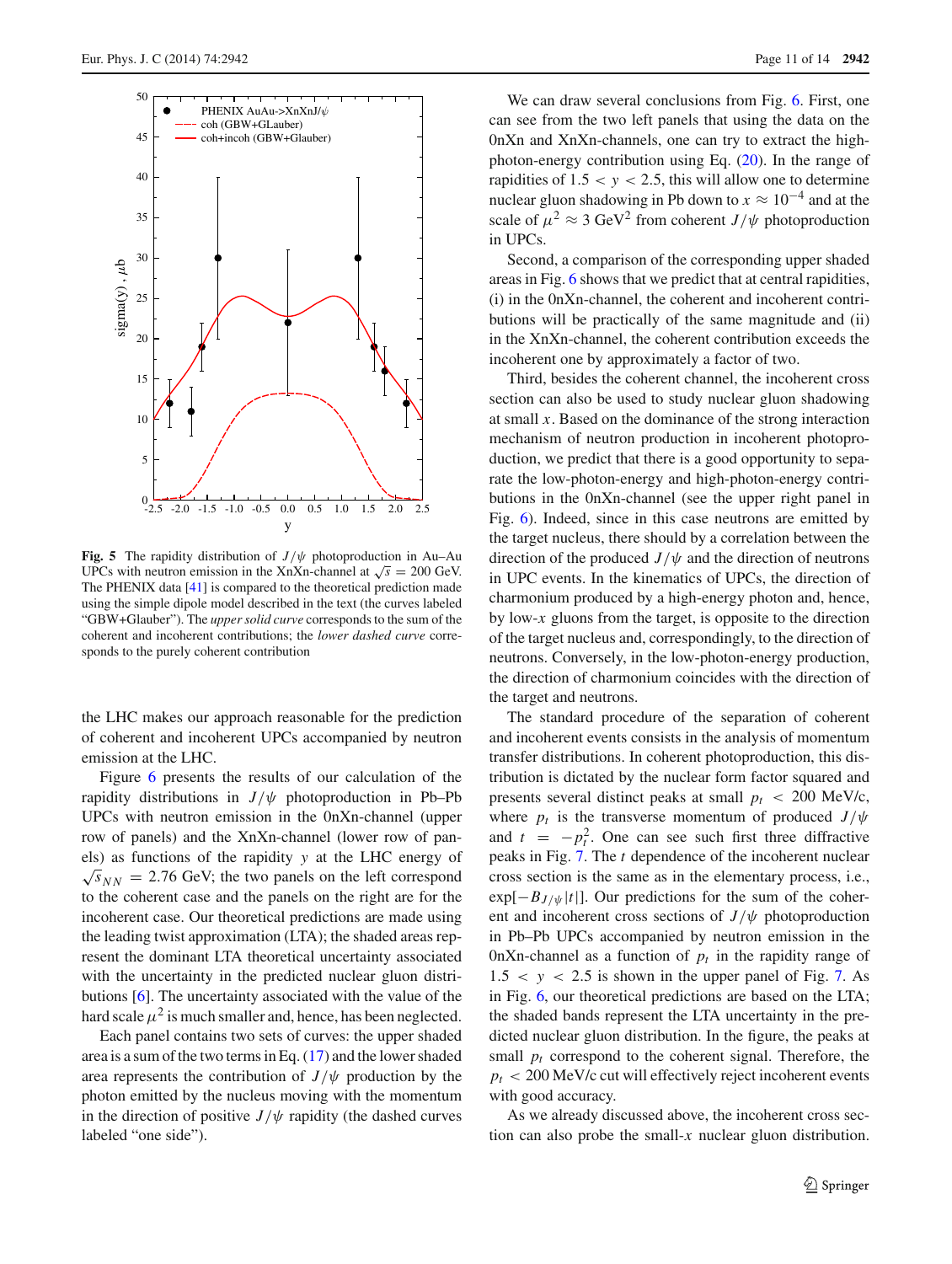<span id="page-11-1"></span>**Fig. 6** Predictions of the leading twist approximation (LTA) for the rapidity distribution of coherent (*two left panels*) and incoherent (*two right panels*) *J*/ψ photoproduction in Pb–Pb UPCs with neutron emission in the 0nXn-channel (*two upper panels*) and in the XnXn-channel (*two lower panels*) at  $\sqrt{s}$  = 2.76 GeV. The *shaded bands* represent the theoretical uncertainty of the LTA predictions



In particular, in the 0nXn-channel, the directions of  $J/\psi$ and the emitted neutrons can be unambiguously correlated with either the low-photon-energy or with the high-photonenergy contributions. At the same time, in the coherent channel, due to the assumption of independence of the processes of coherent photoproduction and electromagnetic dissociation followed by the nucleus neutron decay, it is impossible to assign emitting neutrons to the source or the target, and, hence, the probabilities to detect neutrons in the same and in the opposite direction with respect to the direction of  $J/\psi$ should be equal.

These predictions are demonstrated in the middle panel of Fig. [7,](#page-12-10) where the upper band corresponds to the situation when the direction of  $J/\psi$  coincides with that of the neutrons and the lower band is for the opposite directions of  $J/\psi$  and the neutrons. The bottom panel shows the ratio of the two curves from the middle panel. Since we identify the events, where the directions of  $J/\psi$  and neutrons are opposite, with high-energy photoproduction, there could be two sources of

suppression of the corresponding cross section: (i) the falloff of the flux of high-energy photons emitted by the nucleus and (ii) stronger nuclear gluon shadowing of the small-*x* gluons at  $x \approx 10^{-4}$ , which we are mainly interested in.

#### <span id="page-11-0"></span>**4 Conclusions**

We considered  $J/\psi$  photoproduction in ion–ion UPCs at the LHC and RHIC in the coherent and incoherent channels with and without accompanying forward neutron emission and analyzed the role of nuclear gluon shadowing at small *x*,  $x = 10^{-4} - 10^{-2}$ , in these processes. We extended the formalism of leading twist nuclear shadowing characterized by large nuclear gluon shadowing to the incoherent  $\sigma_{\gamma A \to J/\psi A'}$ cross section. We found that despite good agreement between the approaches predicting large nuclear gluon shadowing at  $x \approx 10^{-3}$  and the large nuclear suppression factor extracted from the ALICE data on coherent  $J/\psi$  photoproduction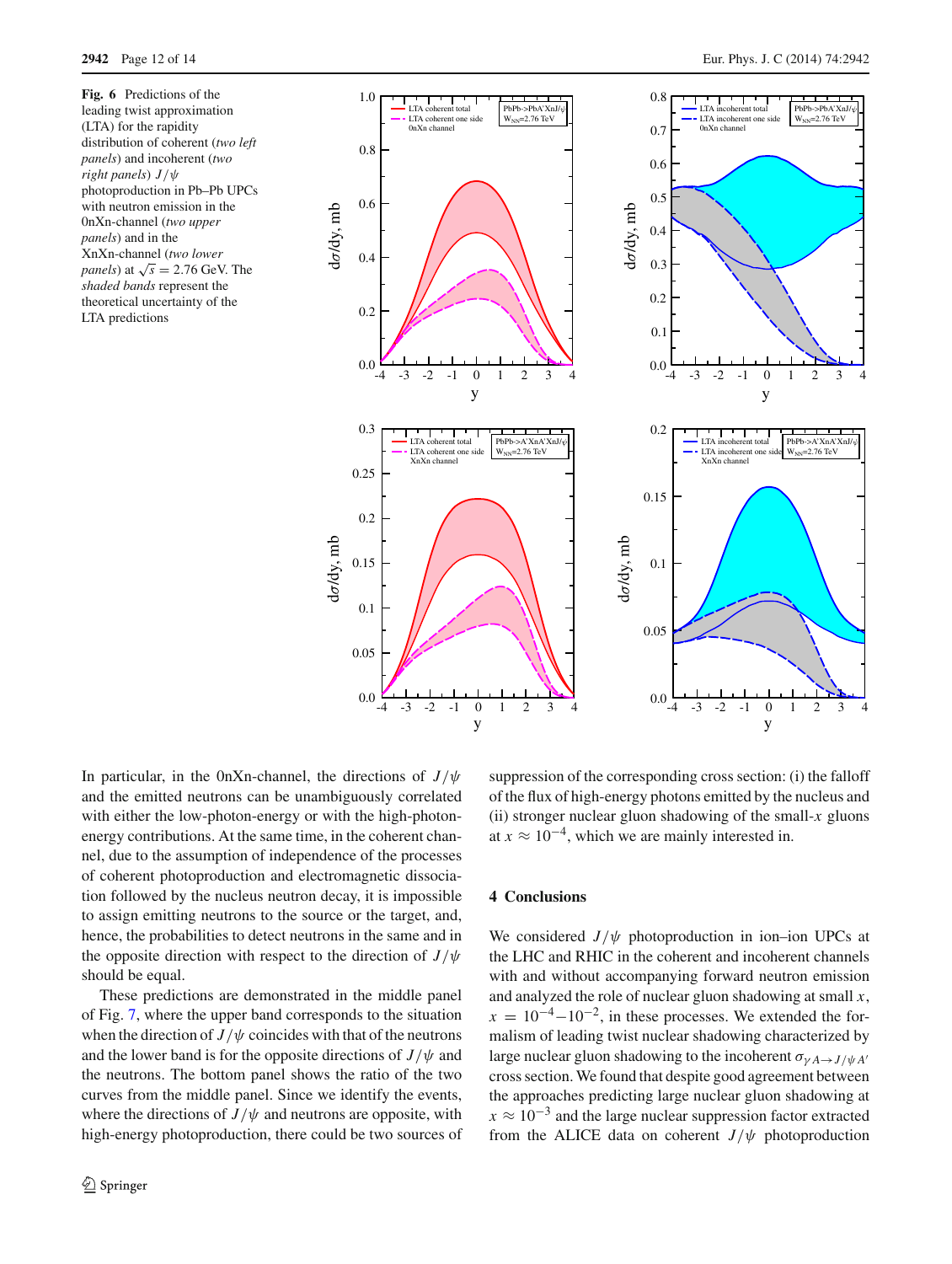

<span id="page-12-10"></span>**Fig. 7** *Upper panel* Predictions for the sum of the coherent and incoherent cross section of  $J/\psi$  photoproduction in Pb–Pb UPCs accompanied by neutron emission in the 0nXn-channel as a function of  $p_t$  in the rapidity range of 1.5 < *y* < 2.5. *Middle panel* The same quantity for the situation when the direction of  $J/\psi$  coincides with that of the neutrons (*upper band*) and when the directions of  $J/\psi$  are the neutrons are opposite (*lower band*). *Bottom panel* the ratio of the two curves from the middle panel. The *shaded bands* represent the theoretical uncertainty of the LTA predictions

in Pb–Pb UPCs at the LHC  $[1,2]$  $[1,2]$  $[1,2]$ , in the incoherent channel, the leading twist approximation predicts the amount of nuclear suppression due to gluon shadowing which exceeds that seen in the data by approximately a factor of 1.5 (Fig. [4\)](#page-7-0). We hypothesize that one source of the discrepancy could be the contribution of incoherent nucleon dissociation,  $\gamma N \rightarrow$  $J/\psi Y$ , which could potentially contribute to the ALICE data [\[1](#page-12-0)] and which is not taken into account in our theoretical analysis.

In coherent  $J/\psi$  photoproduction in ion–ion UPCs, it is problematic (except for  $y \approx 0$  and large |y|) to separate the contributions of high-energy and low-energy photons to the  $d\sigma_{AA\rightarrow AAJ/\psi}(y)/dy$  cross section, which reduces the range of *x* for the studies of small-*x* nuclear gluon shadowing. This problem can be circumvented by considering  $J/\psi$  photoproduction in ion–ion UPCs accompanied by neutron emission due to electromagnetic excitation of one or both colliding nuclei.

Using the leading twist approximation for nuclear gluon shadowing, we made predictions for coherent and incoherent nuclear  $J/\psi$  photoproduction in Pb–Pb UPCs accompanied by neutron emission in various channels at the LHC (Fig. [6\)](#page-11-1). In particular, we discuss the strategy allowing one to separate the low-photon-energy and the high-photon-energy contributions to coherent  $J/\psi$  photoproduction performing a joint analysis of the data in the 0nXn and XnXn-channels. This gives an opportunity to shift the study of nuclear gluon shadowing to the lower *x* region of  $x \approx 10^{-4}$ .

In addition, in the incoherent case accompanied by neutron emission, we show that the separation between the lowphoton-energy and high-photon-energy contributions can be efficiently performed by measuring the correlation between the directions of  $J/\psi$  and the emitted neutrons (Fig. [7\)](#page-12-10).

In the kinematics where nuclear shadowing is small, we showed (Fig. [5\)](#page-10-0) that theoretical predictions based on the dipole model agree with the PHENIX data on  $J/\psi$  photoproduction in Au–Au UPCs at  $\sqrt{s_{NN}}$  = 200 GeV in the XnXn-channel (both colliding nuclei emit neutrons detected in the ZDCs).

**Acknowledgments** We would like to thank L. Frankfurt for useful discussions. M. Strikman's research was supported by DOE Grant No. DE-FG02-93ER40771.

**Open Access** This article is distributed under the terms of the Creative Commons Attribution License which permits any use, distribution, and reproduction in any medium, provided the original author(s) and the source are credited.

Funded by SCOAP<sup>3</sup> / License Version CC BY 4.0.

#### <span id="page-12-7"></span>**References**

- <span id="page-12-0"></span>1. E. Abbas et al. [ALICE Collaboration], Eur. Phys. J. C **73**, 2617 (2013). [arXiv:1305.1467](http://arxiv.org/abs/1305.1467) [nucl-ex]
- <span id="page-12-1"></span>2. B. Abelev et al. [ALICE Collaboration], Phys. Lett. B **718**, 1273 (2013). [arXiv:1209.3715](http://arxiv.org/abs/1209.3715) [nucl-ex]
- <span id="page-12-2"></span>3. V. Guzey, E. Kryshen, M. Strikman, M. Zhalov, Phys. Lett. B **726**, 290 (2013). [arXiv:1305.1724](http://arxiv.org/abs/1305.1724) [hep-ph]
- <span id="page-12-3"></span>4. V. Guzey, M. Zhalov, JHEP **1310**, 207 (2013). [arXiv:1307.4526](http://arxiv.org/abs/1307.4526) [hep-ph]
- <span id="page-12-4"></span>5. K.J. Eskola, H. Paukkunen, C.A. Salgado, JHEP **0904**, 065 (2009). [arXiv:0902.4154](http://arxiv.org/abs/0902.4154) [hep-ph]
- <span id="page-12-5"></span>6. L. Frankfurt, V. Guzey, M. Strikman, Phys. Rep. **512**, 255 (2012). [arXiv:1106.2091](http://arxiv.org/abs/1106.2091) [hep-ph]
- <span id="page-12-6"></span>7. L. Frankfurt, M. Strikman, M. Zhalov, Phys. Rev. Lett. **102**, 232001 (2009). [arXiv:0811.0368](http://arxiv.org/abs/0811.0368) [hep-ph]
- <span id="page-12-8"></span>8. J.J. Sakurai, Phys. Rev. Lett. **22**, 981 (1969)
- <span id="page-12-9"></span>9. T.H. Bauer, R.D. Spital, D.R. Yennie, F.M. Pipkin, Rev. Mod. Phys. **50**, 261 (1978) [Erratum-ibid. **51**, 407 (1979)]